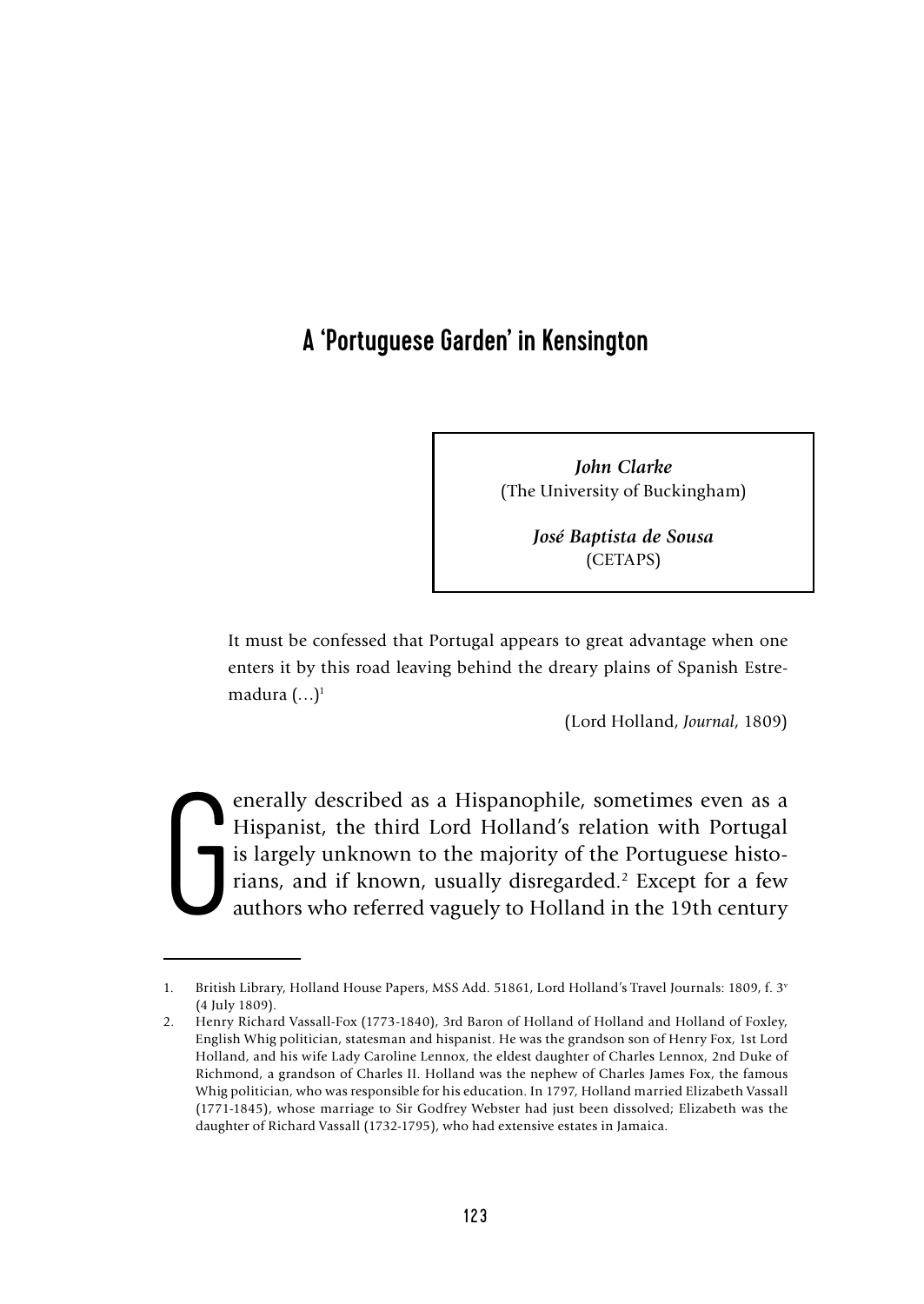– mostly to his role in the reestablishment of Liberalism in Portugal in 1834 – historiography neglects the importance of his contribution to political developments in that country. Although this omission may be explained by a number of reasons, the main one seems related to the seemingly modest extent of Holland's interest in Portugal, especially when compared to his obvious enthusiasm for Spain – "mi segunda patria" (Holland and Jovellanos 1: 166, Cádiz, 15 Mayo 1809).<sup>3</sup> Yet Holland's interest in Portugal was actually quite profound. Unlike his sudden, even violent passion for Spain, Holland's affection for Portugal was relatively milder and longer lasting, growing in an unobtrusive way. Passions are usually meteoric and fickle, while true love is mild and often more enduring. While Holland's relationship with Portugal began with apparent disdain, it developed into a true sentiment of 'love' and 'affection', to quote his own words in a speech to the House of Lords in July 1828. (*The Times* 17 July, 1828: 6)

Holland's initial – and indirect – encounter with Portugal occurred during his first visit to Spain in 1793. Fascinated with the character and costumes of the Spaniards, who "(…) gave such a warm reception to a 19 years old boy<sup>4</sup> (...)", (BL, HHP, MSS Add. 51618, G. M. Jovellanos: 1808-1809, Lord Holland to Jovellanos, f. 3r , 12 Sept. 1808) Holland dedicated himself to the study of the language, literature and history of their country. The dismissive tone in *Foreign Reminiscences* – "I know little of Portugal or Portuguese that would have the interest of novelty to English readers" – suggests contamination with a widely held Spanish prejudice. (161) Holland's negative opinion also appears when, in a letter to Manuel Quintana, a Spanish Romantic author he met in Madrid in September 1803, he describes the Portuguese language as a 'patois' (Quintana to Holland, Madrid,

<sup>3.</sup> In another letter, Holland described himself as 'Españolado' (Holland and Jovellanos 2: 371, 6 Sept. 1809); and again, '(…) medio español y españolado(…)'. (*idem*, 2: 375, 8 Sep. 1809)

<sup>4.</sup> " (…) con tanto agasajo a un muchacho de 19 años (…)" [our translation].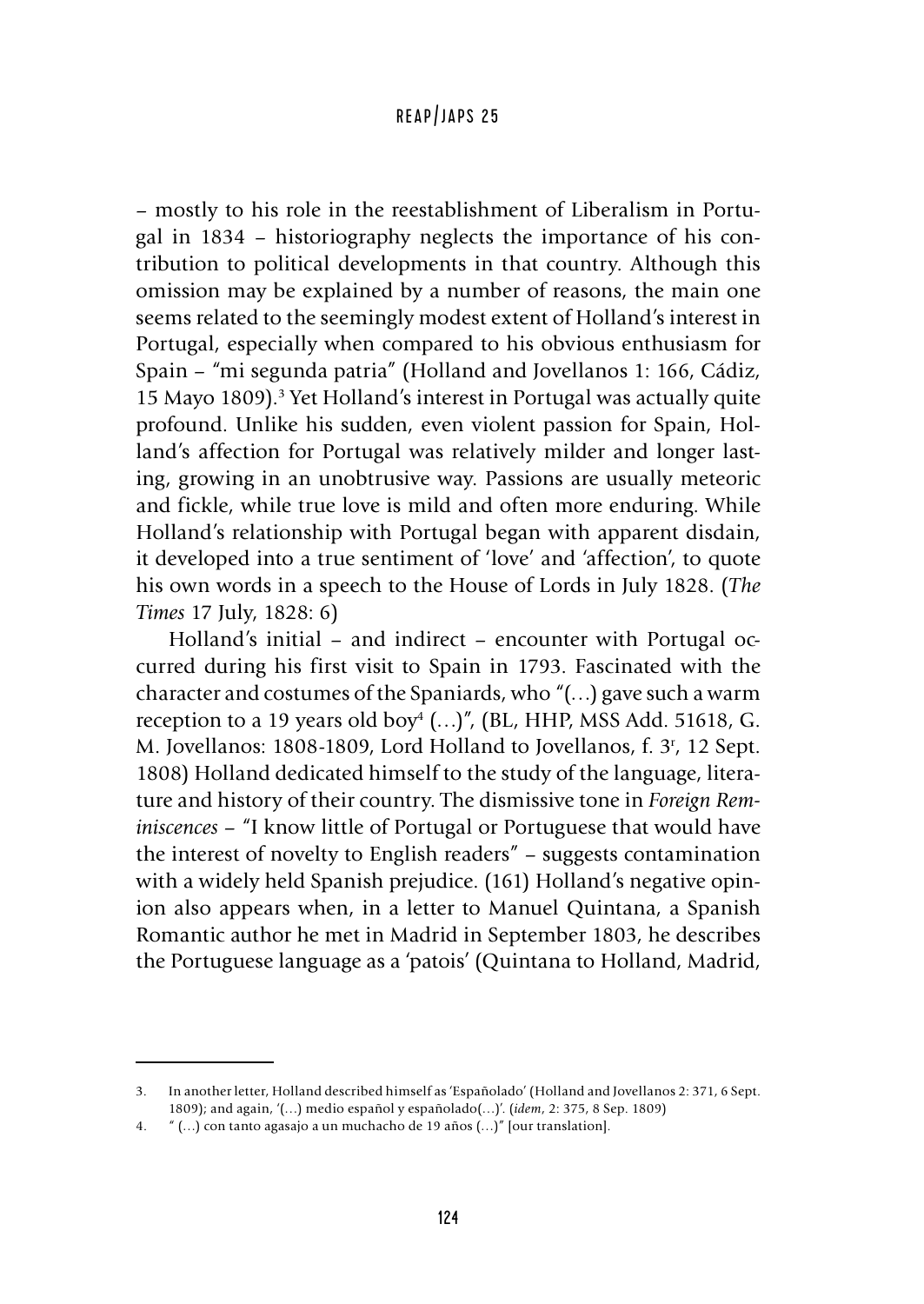7 Feb. 1805' *apud* Alonso: 317).<sup>5</sup> It was not until 1804, after his first direct contact with Portugal, that Holland began to revise his opinions, admitting in a letter to his sister, Lady Caroline Fox (1767-1845): "I am safe on Portuguese territory (which by the way is very pretty territory too)." (BL, HHP, MSS Add. 51737, Lord Holland to Caroline Fox, f. 133r, December r 2.d [1804]) Although Holland was to say unflattering things about Portugal in the future, this favourable first impression never completely left him.

Lord and Lady Holland, accompanied by their private secretary and physician, Dr John Allen (1771-1843), visited Portugal in 1804- 1805 and again in 1808-1809. While there is little information about the first journey to Portugal, the final visit is reasonably well documented with their travel journals, of which a Portuguese translation was published recently as *Três Diários de Viagem em Portugal em 1808- 1809*. Holland's apparent indifference is perceptible during his second visit to Portugal, contrasting with his wife's more emotional and unpredictable responses. Lady Holland, whom Clarke identifies as "(...) the most forthright among the diarists  $(...)$ ", (10) is often contemplative, sometimes even poetical, yet at others caustic and ill-humoured, while Holland is more objective and pragmatic, keeping an almost philosophical distance from the object of his investigation. Yet, Holland's somewhat disdainful aloofness is occasionally punctured, not least when the intrusion of reality forces him to question the universal applicability of the Whig principles he had once supposed appropriate to all times and all places. Faced with overwhelming signs of backwardness, Holland finds it hard to decide whether Enlightened Despotism – exemplified in Pombal – is a solution or part of the problem. Holland seems distressed and alarmed by his own indecision.

Although Holland's affection for Portugal is not immediately perceptible in his journals, it is already present below the surface.

<sup>5.</sup> Although the whereabouts of Lord Holland's letter are not known, Quintana's reply reproduces the expression 'patois' used by Holland: "No extraño que la lengua portuguesa le parezca a V. un *patois*."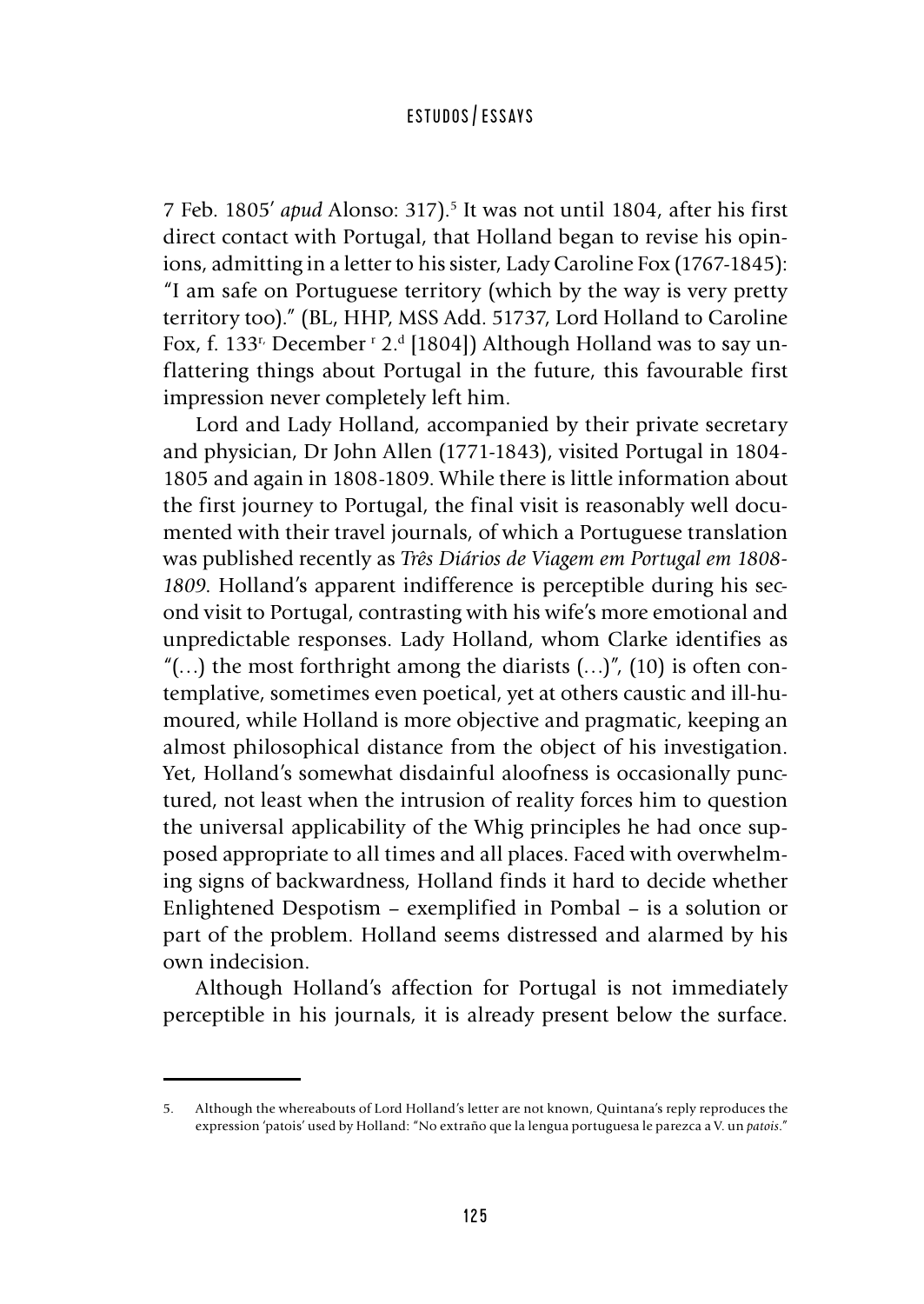Some of Holland's Portuguese entries give a powerful impression of the sufferings of the country during the years of war and foreign occupation; Holland's sympathy is deep and genuine. Indeed Holland's relationship with Portugal illustrates the adage that absence makes the heart grow fonder. He never returned to Portugal after 1809 yet it was precisely after this time that his unambiguous affection develops most strongly.

The first clear sign of a taste for things Portuguese comes in 1812 when the Italian poet Serafino Bonaiuti, factotum and librarian at Holland House, was commissioned to create a 'Portuguese Garden', in which some of the polychromatic landscapes of Portugal were recreated – contrasting with the monotony of most of the Spanish territory.6 Interestingly, despite their confessed admiration for Spain, it was only in 1821 that the Hollands created a 'Spanish' Alameda at Ampthill Park, Bedfordshire, an estate bequeathed to Lord Holland by his maternal uncle, Lord John Fitzpatrick (1745-1818), second Earl of Upper Ossory.<sup>7</sup> The Alameda is a pleasant grove of linden trees entered by a stone gate with the arms of Castile and Aragon above it  $8$ 

For unknown reasons, however, the 'Portuguese' garden was later renamed the 'Dutch' garden. This change must have occurred before September 1834, when Sir Augustus Foster (1780-1848) referred to the 'Dutch Garden' in a letter to Henry Edward Fox,<sup>9</sup> Holland's second son and the future fourth Lord Holland.<sup>10</sup> The change, however, has been attributed to a deterioration in Anglo-Portuguese relations, but this cannot be proven. Apart from some disputes about the

<sup>6.</sup> Serafino Bonaiuti was the author of the libretto to the Italian comic opera *Li Due Svizzeri*, first performed at the Haymarket Theatre, London, on 14 May 1799. (Pugliaro: 278)

<sup>7.</sup> Cf. Ilchester, *The Home of the Hollands*: 329; *Penny Magazine* 12 January, 1839: 9.

<sup>8.</sup> Cf. Leigh: 35.

<sup>9.</sup> Henry Edward Fox (1802-1859), later 4th Lord Holland, the second son of Henry Richard Vassall Fox and his wife Elizabeth Vassall. He was born at Holland House on 7 March 1802 and died at Naples on 8 December 1859. Married 9 May 1833 Mary Augusta Coventry (1812-1889), daughter of George William Coventry, 8th Earl of Coventry, and Lady Mary Beauclerk. The couple had no issue and the barony became extinct.

<sup>10.</sup> Cf. Foster to Henry Fox *apud* Ilchester, *Chronicles* 11 Sep. 1834:183.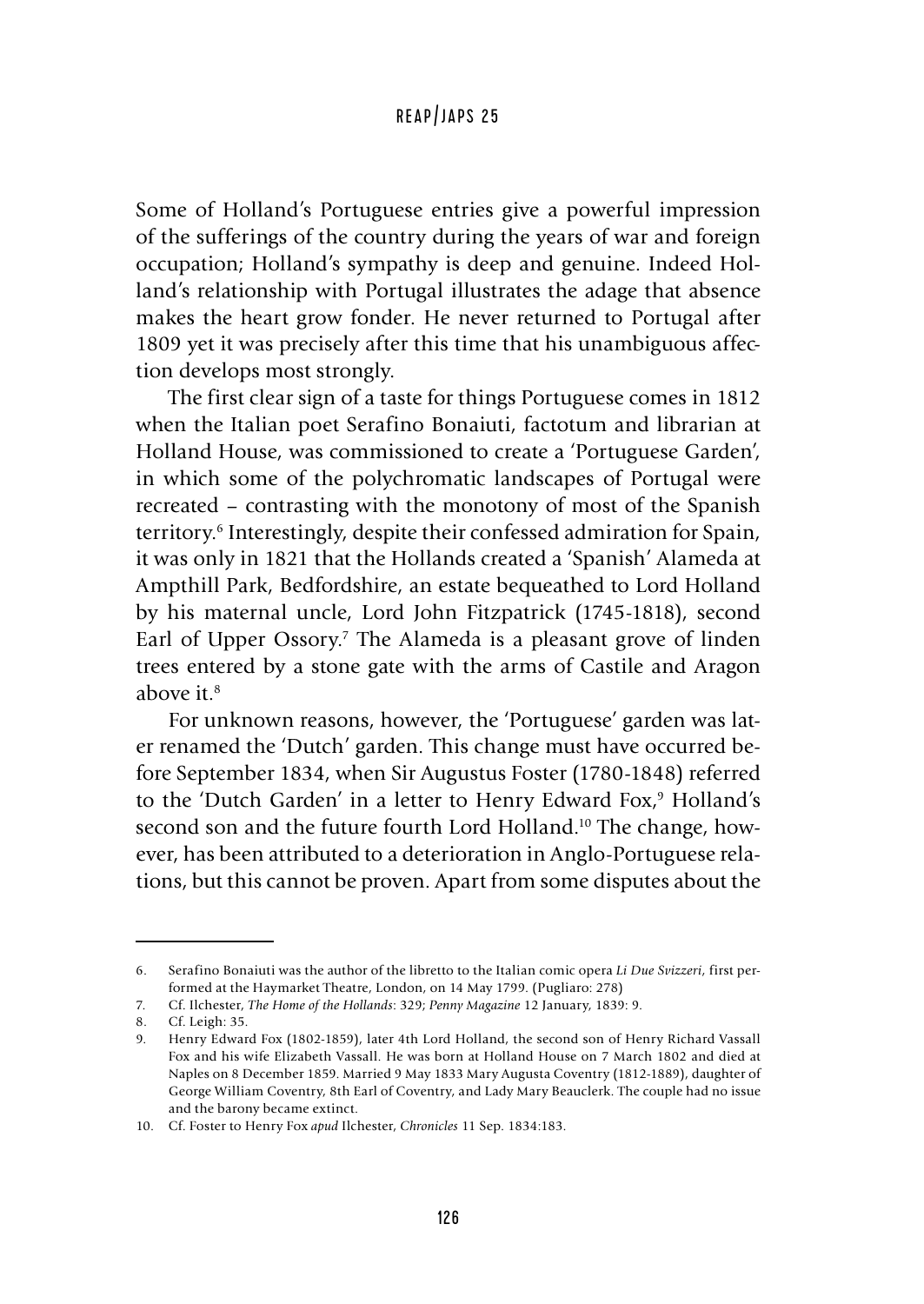abolition of the Slave Trade from 1806 to 1842 – a matter in which Holland took a keen interest – it is hard to think of any obvious reason for the change. Knox suggests the change of name "(…) was probably on account of its similarity to the famous sunken garden of that name at Hampton Court Palace."  $(44)^{11}$  It is then possible that Foster may have thought the garden looked vaguely Dutch and then mistakenly referred to it in these terms when writing to Henry Fox. Yet, the most likely explanation, admitting the garden was officially renamed, lies in the Hollands' increasing interest in the Low Countries after the French withdrawal and the establishment of the Kingdom of Netherlands in 1815. Whatever the reason for the change of name, the 'Portuguese Garden' represents an important landmark in Holland's relations with Portugal and provides tangible evidence of his affection for the country.

At first sight, the notion exemplified in E. M. Forster's *Howard's End*, that physical objects such as houses and gardens can have personalities of their own, seems to belong more to literature than to history. Yet it must be conceded that, consciously or not, people are influenced by what they believe to be the traditions of the houses they live in and places where they have been happy. Even if they are not truly personalities, houses and gardens can acquire a 'presence' that stands for something and that can make them important factors in history. One such example is surely Holland House and its splendid gardens, animated by the spirits and memories of the many notable inhabitants, including Walter Cope, Henry Rich, Cromwell, Joseph Addison, Charles James Fox, Henry Richard Fox and Elizabeth Vassall. Above all it has been a place made famous by its guests – kings of England, literary figures and distinguished foreigners. Of these, some of the most interesting have been Portuguese.

Holland House was built *circa* 1605 in Abbot's Manor, a parcel of the old Manor of Kensington formerly owned by the Earls of Oxford. Originally known as Cope Castle after its founder Sir Walter Cope

<sup>11.</sup> See also Longstaffe-Gowan: 64-68, 194-96.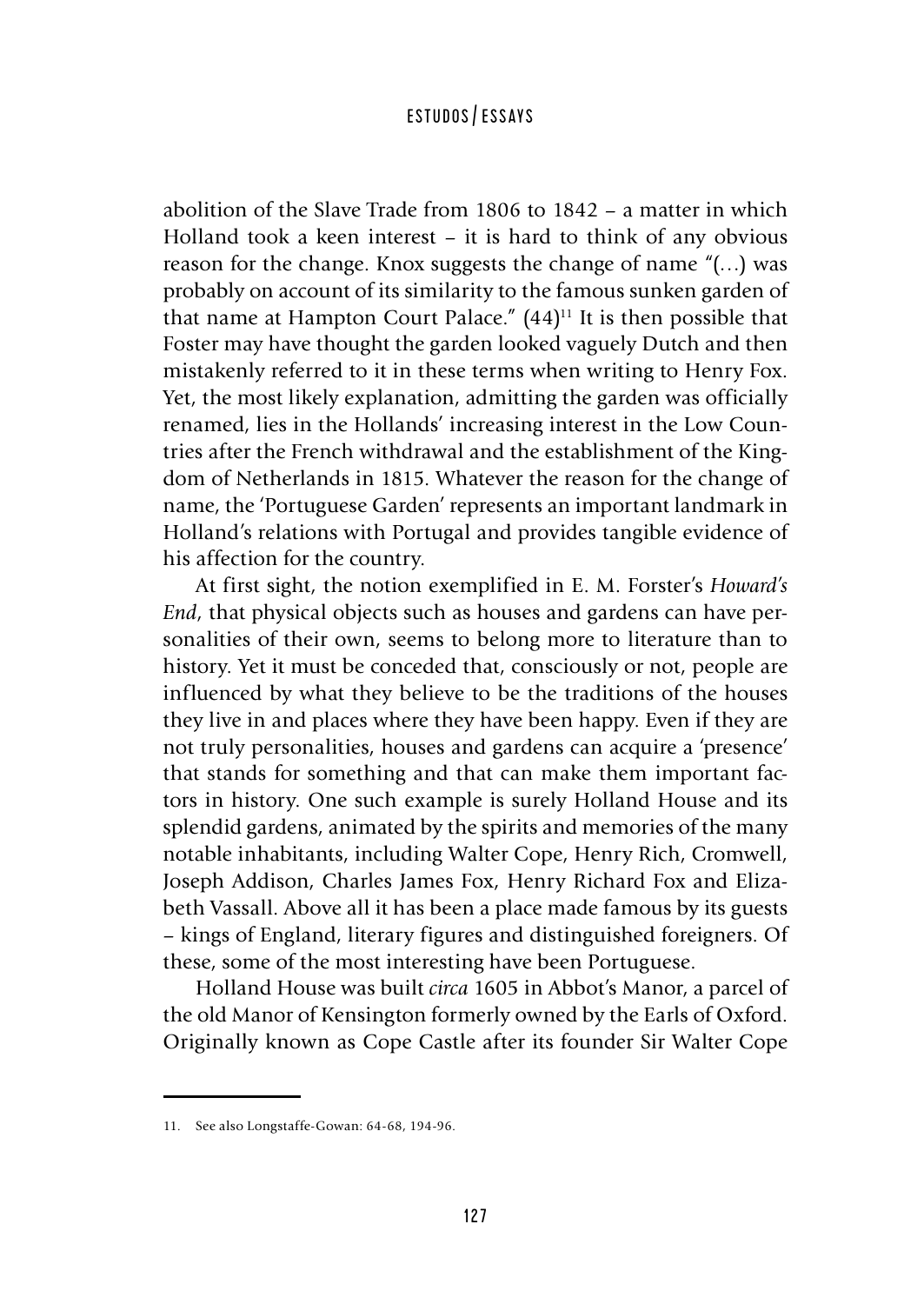(1553?-1614), it became Holland House when Sir Henry Rich (*c*.1590- 1649), a rising man at the Court of James I was ennobled as Earl of Holland in 1624. Rich had married Cope's only daughter and heir, Isabel (†1655), in 1612. The architecture was typical of the Jacobean style and combined classical and contemporary elements. Cope was not only responsible for building the house itself but also for beginning the social and cultural associations for which it became even more famous in the days of third Lord and Lady Holland. The arcades and lateral wings suggesting two open arms, added sometime between 1621 and 1640 by Henry Rich, seems to represent a welcome and invitation to visitors. This spirit of tolerance and openness, present from its very foundation, was to forge the personality or presence of Holland House.<sup>12</sup>

Like many other courtiers and the King himself, Henry Rich did not survive the Civil War. His vacillations during the Great Rebellion, attempting to please both the King and the Parliament, led him to the block on 9 March 1649 and his properties were confiscated. Holland House was occupied for some time by the leaders of the Commonwealth, including Oliver Cromwell,<sup>13</sup> but was later restored to Holland's widow, Isabel, who was allowed to return to Holland House with her many children.14 Holland House remained with Rich's descendants and heirs till 1768, when Henry Fox (1705- 1774), first Baron of Holland and an influential figure at the Court of George II, purchased the property, which he had tenanted since

<sup>12.</sup> Cf. Sousa: 74-75.

<sup>13.</sup> Cf. Loftie: 74.

<sup>14.</sup> According to Loftie, Henry Rich and Isabel had ten children, though only eight reached majority. Of these eight, there is biographic information available for the following: Susannah Rich (†1649) married James Howard, 3rd Earl of Suffolk in 1646; Mary Rich (†1666), married John Campbell of Glenorchy (*c*.1635-1717), 1st Earl of Breadalbane and Holland in 1657; Frances Rich (1617-1672), married William Paget (1609-1678), Lord of Beaudesert in 1632; Robert Rich (*c*.1620-1675), 2nd Earl of Holland and 5th Earl of Warwick, married Elizabeth Ingram (†1661), daughter of Sir Arthur Ingram of Temple Newsam in 1641; Cope Rich (*c*.1635-1676); and Isabella Rich, married to Sir James Thynne of Longleat. (Loftie 75) There was also Lady Diana Rich, who John Aubrey claimed to have died of the small-pox a month after having seen her own image during a walk in her father's gardens at Kensington. (Aubrey: 126)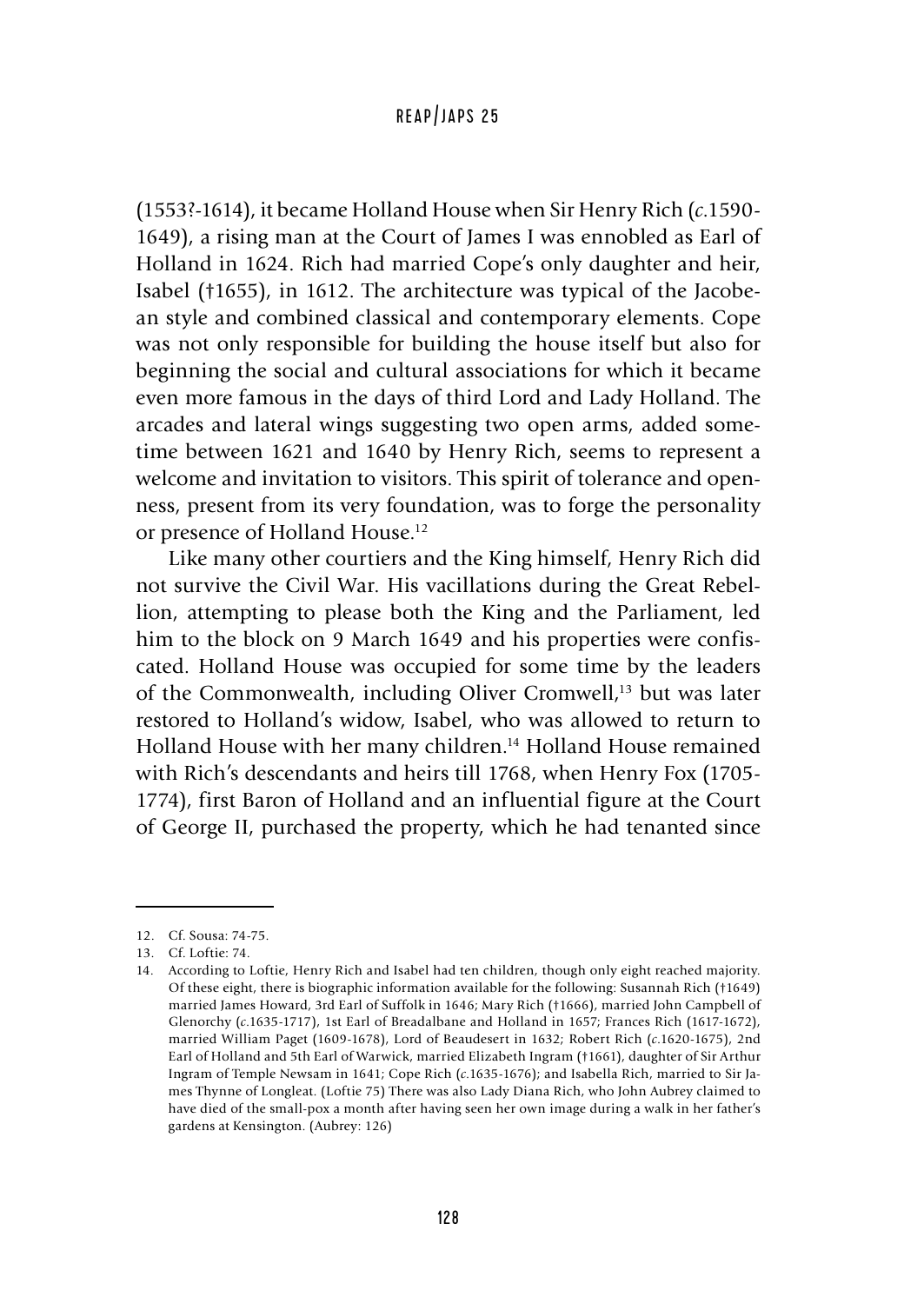#### 1746.15

Henry Fox died at Holland House on 1 July 1774. He was followed by his wife, Lady Caroline Lennox, *née* Lennox (1723-1774), a descendant of Charles II, who died only twenty-three days later on 24 July. Their eldest son, Stephen Fox (1745-1774), second Lord Holland, survived his parents by only a few months and died on 16 December of the same year, leaving two children, Caroline and Henry Richard, who succeeded him in the titles and property. Because of Stephen's gambling debts, his widow, Lady Mary Fitzpatrick (*c*.1750- 1778), was forced to lease the House, moving with her children to Ampthill Park, Bedfordshire.16 Holland House remained leased until 1796, when Henry Richard Fox, third Lord Holland, began restoration work, a major and expensive project designed by George Saunders (1762-1839). It was not until September 1797, a few months after Holland's marriage to Elizabeth Vassall, that the House was ready for occupation.<sup>17</sup>

Elizabeth and Henry Richard's arrival marked the beginning of the most brilliant period in the history of Holland House. They restored it both physically and intellectually, returning to it the brightness and glory of former days. Animated by a new cosmopolitan breath, (Liechtenstein 1: 142) it became, to borrow Greville's words, "(...) the house of all Europe  $(...)$ " whose loss would "(...) eclipse the gaiety of nations". (2: 332) Opening its doors and drawing-rooms to European Society for magnificent dinners and brilliant conversation, Holland House was soon reckoned as one of the great salons of the sort satirised by Byron in *English Bards*:

Blest be the banquets spread at Holland House,

<sup>15.</sup> Cf. Ilchester, *The Home of the Hollands*: 32; *Henry Fox*, 1: 141.

<sup>16.</sup> Cf. Ilchester, *The Home of the Hollands*: 92, 104.

<sup>17.</sup> Henry and Elizabeth Vassall, then Lady Webster, had met at Florence on 3 February 1794 and became lovers. They returned to England at the beginning of June 1796 as a couple, causing enormous scandal in London Society, especially when Elizabeth's pregnancy became obvious. They married at Rickmansworth Church, Hertfordshire, early in the morning of 6 July 1797, two days after Elizabeth's marriage to Godfrey Webster had been annulled by an Act of Parliament on the grounds of her adultery.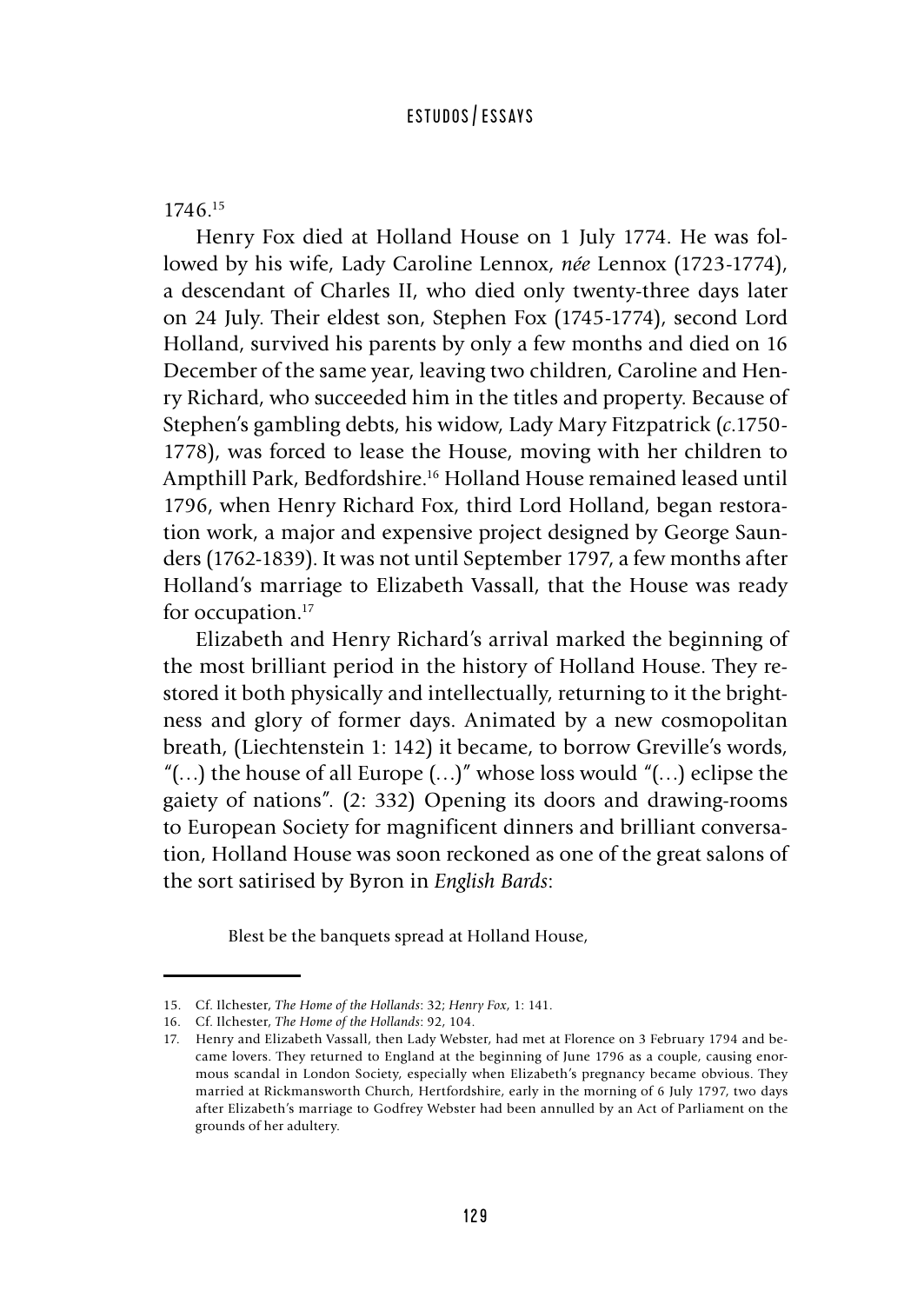Where Scotchmen feed, and Critics may carouse! Long, long beneath that hospitality roof,

Shall Grub-street dine, while duns are kept aloof. (Byron: 43)

Lady Holland turned out to be a perfect hostess whose skills were only rivalled by Madame de Stäel (1766-1817), presiding over her salon with charm, brilliance and great style. The range of visitors during the Hollands' lifetime is so wide and impressive that it would be impossible – and if possible, monotonous – to mention them all. The Prince of Wales, the future George IV, Wellington, George Canning, Palmerston, Charles Grey and John Russell, Byron and Southey, Walter Scott, Caroline Norton and Charles Dickens, were only a few of the celebrated persons who attended the salon. Holland House was also visited by many foreign diplomats and became something of a place of refuge for "floating continental exiles", (Kriegel: xv) including leading Portuguese figures such as the Morgado de Mateus and his wife, Madame de Sousa, Funchal, Palmela and, possibly, Almeida Garrett, the reputed founder of Portuguese Romanticism.

Following her husband's death on 22 October 1840, Lady Holland never again lived at Kensington, except for a few months in the spring and summer of 1842, when she made a few minor changes to the house.18 Henry Edward Fox, fourth and last Baron Holland, and his wife Mary Augusta Coventry, lived at Holland House for only a few months each year, usually in the early summer. When Lady Elizabeth Holland died, Henry Edward and his wife Mary Augusta Coventry lived abroad, mostly in Florence and Naples.<sup>19</sup> Although demolition was considered and often advertised, the new Lord Holland decided to invest once more in improvements, first commissioning Clutton but later deciding on J. H. Browne.20

Lord Holland died at Naples on 18 December 1859, leaving an

<sup>18.</sup> Cf. Keppel: 365.

<sup>19.</sup> While in Italy, the Hollands lived in Florence, at Palazzo Amerighi, and in Naples at Palazzo Roccella. The Palazzo Rocella was owned by Don Vincenzo Maria Carafa Cantelmo Stuart, Prince of Roccella, whose brother, Don Gerardo, was guest at the Holland House during the summer of 1852. (Ilchester, *Chronicles*: 393)

<sup>20.</sup> Cf. ("Holland House, and its inhabitants": 148; *apud* Ilchester, *Chronicles*: 368)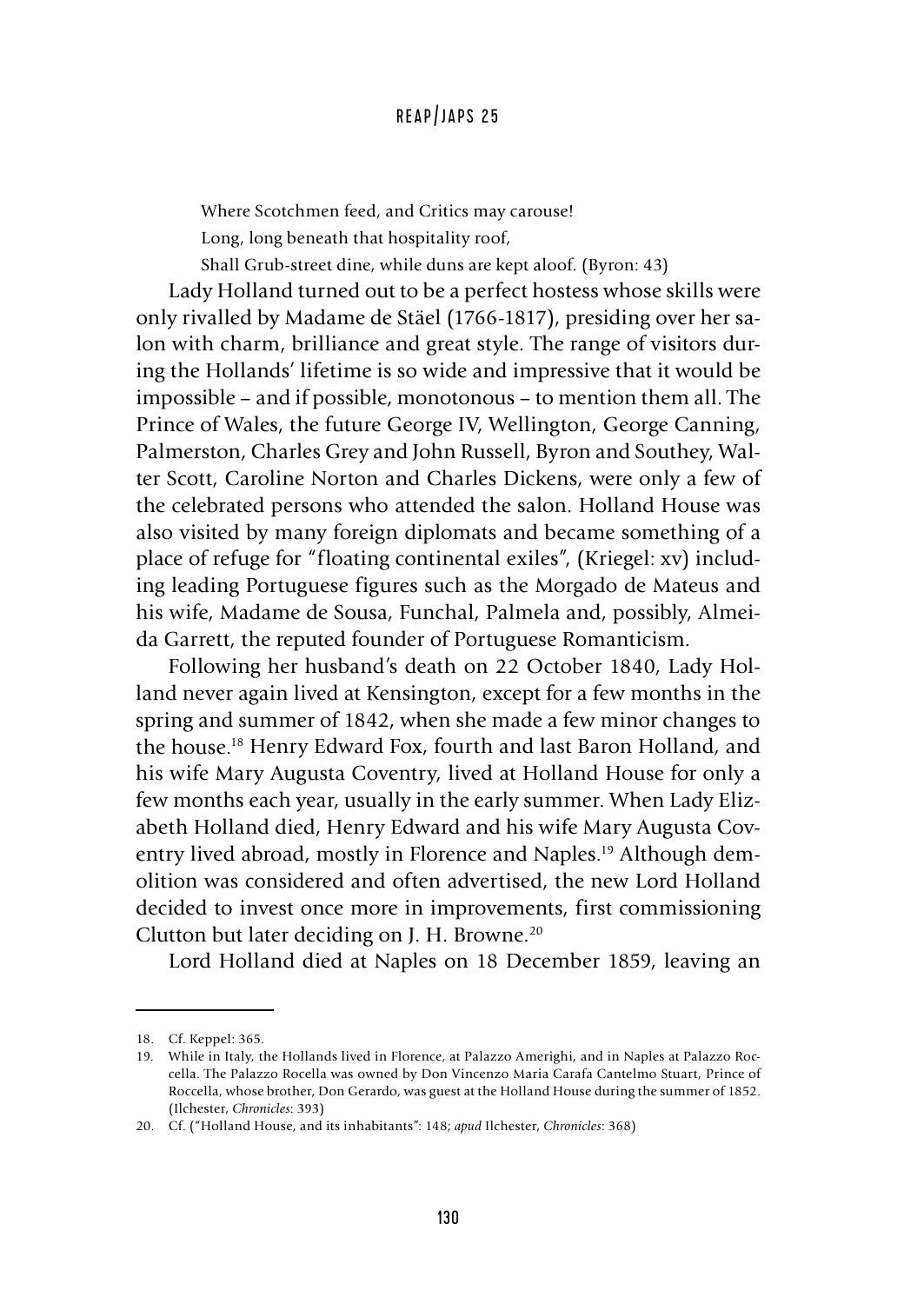adopted child only, Marie Fox (1850-1878), the author of *Holland House*. 21 Marie Fox married Prince Aloise von Liechtenstein (1840- 1920) in 1872 and died in Austria in 1878, childless. After Lady Mary Augusta's death on 20 September 1889, Holland House and what was left of the original property – much reduced by the Baroness in an attempt to pay her husband's debts – was inherited by Henry Edward Fox-Strangways (1847-1905), fifth Earl of Ilchester, a descendant of Stephen Fox (1704-1776), first Earl of Ilchester, brother of the first Baron Holland.

When Lord Ilchester took possession of Holland House in 1890, the mansion was once more in decay and requiring urgent restoration. The task was entrusted to the architect Robert Edis who, among many other changes, replaced the entire drainage system and roofs and installed electric lightning.<sup>22</sup> Mary Eleanor Anne (1852-1935), Lady Ilchester, remained at Holland House long after her husband's death on 6 December 1905, devoting herself to the preservation of the mansion and its gardens, a task she performed with zeal and ability, resisting the strong pressure of urban expansion during the first quarter of the twentieth century. Henry Edward was succeeded in the title and property by his son, Giles Stephen Holland Fox-Strangways (1874-1959), sixth Earl of Ilchester, the distinguished official historian and biographer of the Fox family and Holland House. His many valuable works are quoted extensively throughout this article. He was also responsible for the transfer of the colossal family archive to the British Museum. This archive is now kept at the Department of Manuscripts of the British Library where it is known as 'The Holland House Papers'.23

<sup>21.</sup> Dr Séguin, a family friend who presented the baby to the Hollands in 1851, had discovered her in Paris. Although her paternity was never revealed, the adoption raised suspicions, especially in Lady Holland, that Marie could be Holland's illegitimate child, a theory strengthened by the fact that relations between Marie and her adoptive mother were far from cordial. (Ilchester, *Chronicles*: 400-402)

<sup>22.</sup> Cf. Ilchester, *Chronicles*: 450.

<sup>23.</sup> Lord Ilchester stipulated in his will that the Fox family's papers should be donated to the British Museum, so that it can be available for students and investigators. The archive was formally delivered by his son Edward Henry in 1960. (Keppel: xii; Sousa: 73)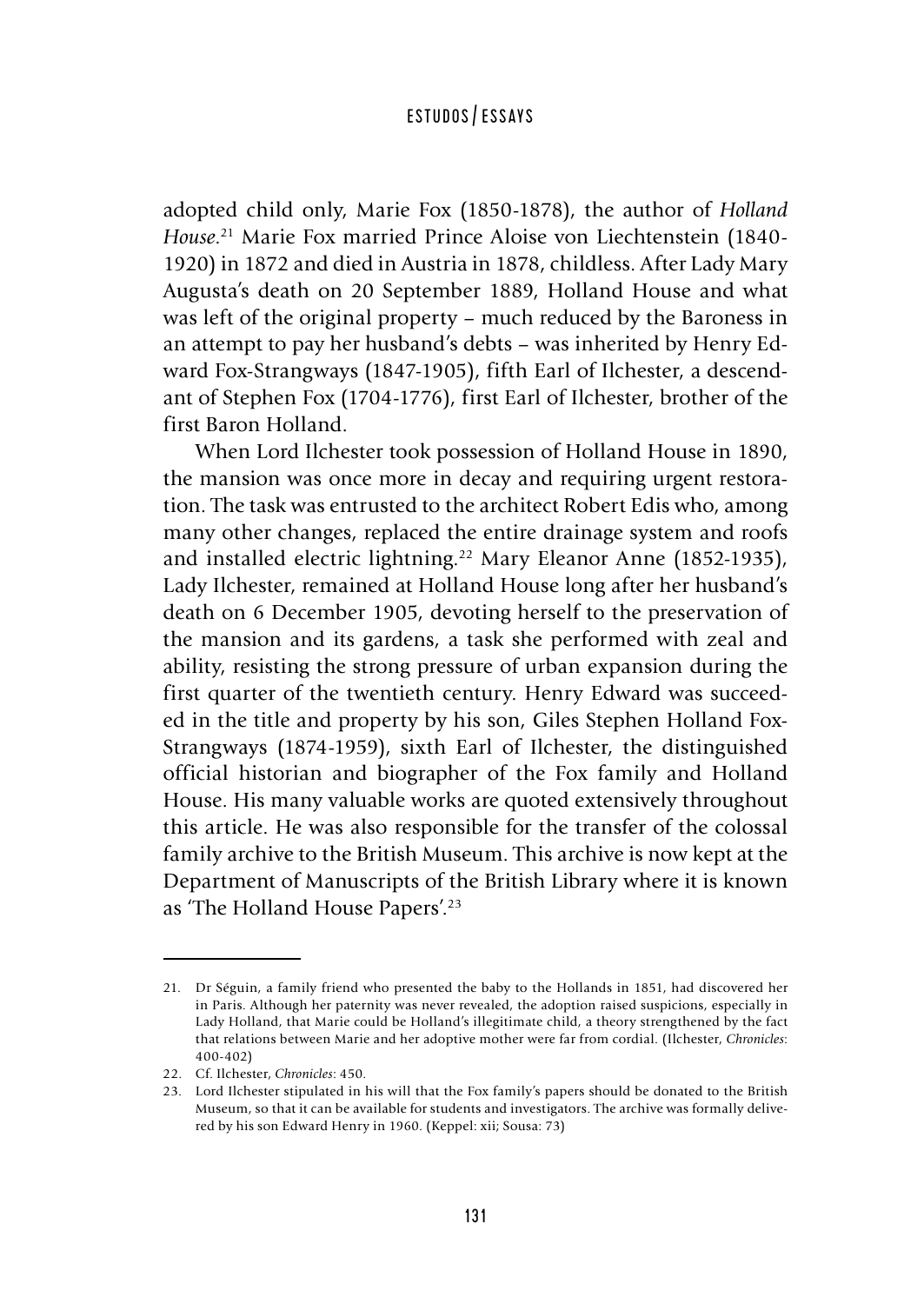In September 1940, during a raid by the Luftwaffe, three high explosive bombs fell near Holland House, causing little damage. A few days later, however, on the night of 27-28 September, Kensington suffered a further attack. This time the damage was far greater; a total of twenty-two incendiary bombs fell on the grounds of Holland House and, despite the efforts of the firemen who fought the flames for more than twelve hours, the building was practically destroyed. Only the eastern wing and a few sections of the western wing survived. When Giles Stephen arrived early in the morning, Holland House was still burning, and he watched, helpless, as more than three centuries of history were destroyed. On 16 June 1952, after seven years of intense negotiations, the London County Council purchased the property from Lord Ilchester, for two hundred and fifty thousand pounds. In the following year, demolition was considered as the ruined building appeared to be beyond repair. Fortunately demolition was averted largely due to strong opposition by the Kensington Society and Lord Ilchester himself. An agreed solution was reached in March 1954. Most of the House would be demolished – and this was done in 1957 – but the eastern wing would be retained. The Wing was restored with financial support from the King George VI Memorial Fund and a modern adjacent building was added. The new building, by the architects Hugh Casson (1910-1999) and Neville Conder (1922-2003), was highly controversial.<sup>24</sup> When the work was completed in 1959, what was left of the Holland House was put under the administration of the Youth Hostels Association. A Youth Hostel was inaugurated by Queen Elizabeth II on 25 May 1959,<sup>25</sup> and is still operating. In 1996, the 'Opera Holland Park', a summer opera company producing annual season performances under a temporary canopy in Holland Park, was established. More recently, The Belvedere, a smart and expensive Anglo-French style restaurant was inaugurated at the Summer Ballroom.

<sup>24.</sup> Cf. Hudson: 130-131.

<sup>25.</sup> Cf. *The Times* 26 May 1959: 12.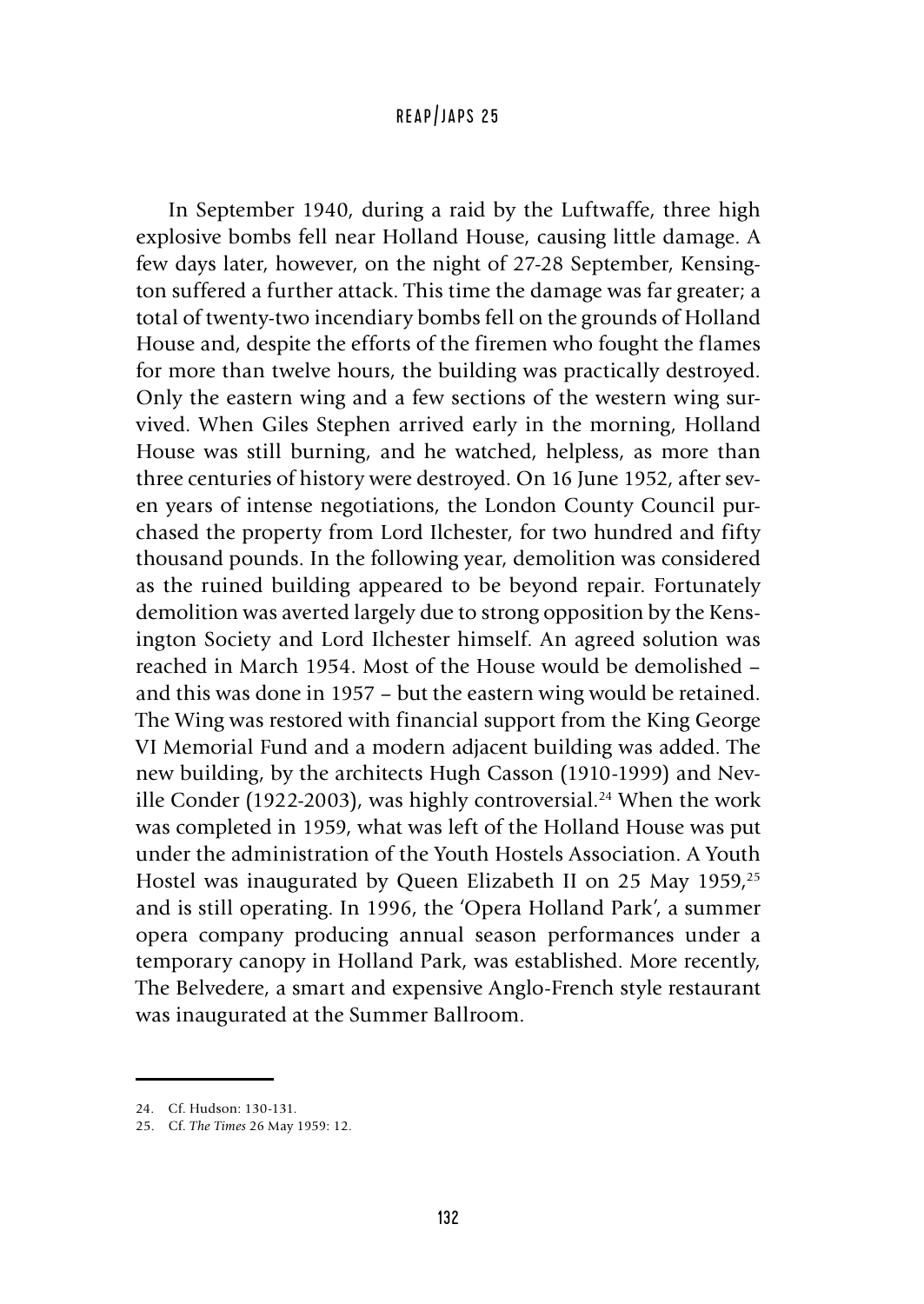The gardens of Holland House, currently known as Holland Park, were created in the early 17th century, when Walter Cope built his 'Cope Castle' and continued by his son in law, Henry Rich. Despite the austerity of the Commonwealth, Isabel Cope made several improvements to the mansion and outbuildings, as an inscription on a stone found near the old stables in 1806 seems to reveal. Although this stone is now lost, Faulkner transcribed the epigraph in 1820: "This side done by  $y^e$  La. Holland, A.D. 1654". (Faulkner: 68) The stone was possibly used later for the construction of an arcade in the garden, but its location is not known. A curious account of Lady Diana Rich by John Aubrey is also worth mentioning here. A month after seeing her own image while walking in her father's garden at Kensington to get fresh air before dinner she died of small-pox. According to the same author, her sister Isabella had the same experience shortly before her own death. (126) Diana was one of Isabel and Henry Rich's ten children, one who did not survive childhood; her name was not recorded in any book of peerage or genealogy.

Of course the surroundings of Holland House in the Riches' times were quite different from those we observe today. Although in the early years of Queen Anne's reign, at the beginning of the 18th century, the region had already become "(…) a Handsome Populous Place  $(...)$ ", (Bowack 1: 15) Kensington was still a bucolic and pleasant site in Middlesex, where "(…) milkmaids and sportsmen wandered, between green hedges and over fields bright with daisies (…)". (Macaulay: 253) In a mid-18th century drawing by J. Vardy, Holland House is pictured in the middle of an almost empty ground, with a few huge trees around and a wood in the distance. The gardens and pleasure grounds, which completed the feature of Holland House as we know it, were added sometime after Lord Henry and Lady Georgiana Fox moved to the House in 1746, by Peter Collinson (1694- 1768) and Charles Hamilton (1704-1786), two well-known arboriculturists.26 In the 1748 edition of *A Tour Through the Whole Island of* 

<sup>26.</sup> Cf. Ilchester, *Henry Fox* 1: 175.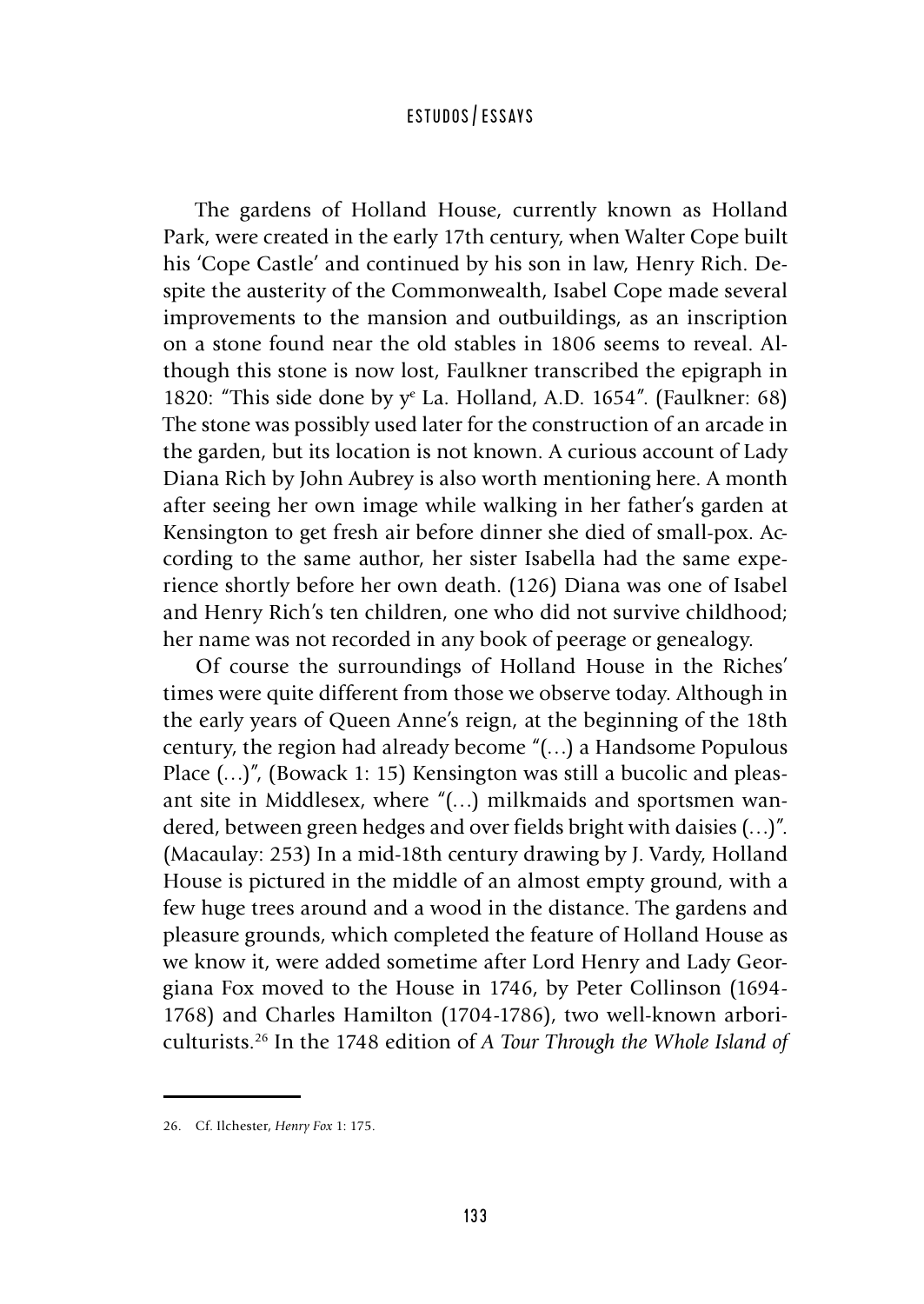*Great Britain*, the author congratulated the new tenants of "(…) the famous old Edifice, which has been long decaying  $(...)''$ , for the " $(...)$ prodigious Improvement, as well to the Estate as to the Town, and all its neighbourhood". (Dafoe 2:  $162$ )<sup>27</sup>

The following substantial improvements in the gardens were made by Bonaiuti after 1802, on the third Lord and Lady Holland's instructions, including the creation of a 'Portuguese Garden' in the western side of the House, portrayed by Liechtenstein as "(…) a gigantic bouquet of the gayest flowers". (1: 175) In 1820, Faulkner described it as a 'French garden', probably owing to its symmetry and geometrical shape, "(…) the nursery bed of the most fashionable plant of the present day, the genus Dahlia". (124) By the mid-19th century, Leigh Hunt referred to the garden as the "(…) way our grandmothers and great-grandmothers, the Chloes and Delias of the 18th century, enjoyed their flower-beds". (125) As Gloag saw it in 1906:

This Dutch Garden is delightfully set out, the geometrical Parterres of black earth, edged with closely-clipped Box, are intersected by narrow Gravel Paths converging diagonally towards two Fountains and an Armillary Sphere, which are placed in a line, some distance apart, in the centre of the Garden. (237)

In November 1812, Lord Holland himself explained: "There is a fountain, with old marble columns in the middle, and black borders and green figures, and all sorts of gimcracks". (*apud* Ilchester, *Chronicles*: 491) Alongside the geraniums, calceolarias and other summer flowers, there were also dahlias, reintroduced to England by Lady Holland, who had sent the seeds over from Spain in 1804 and 1814. After her husband's death, during one of her stays at Holland House, Lady Holland wrote: "The gardens are as perfect as ever, the flowers never more brilliant; the dahlias *he* so admired shine in every colour.

<sup>27.</sup> As Dafoe died in 1731, this edition must have been updated by another hand.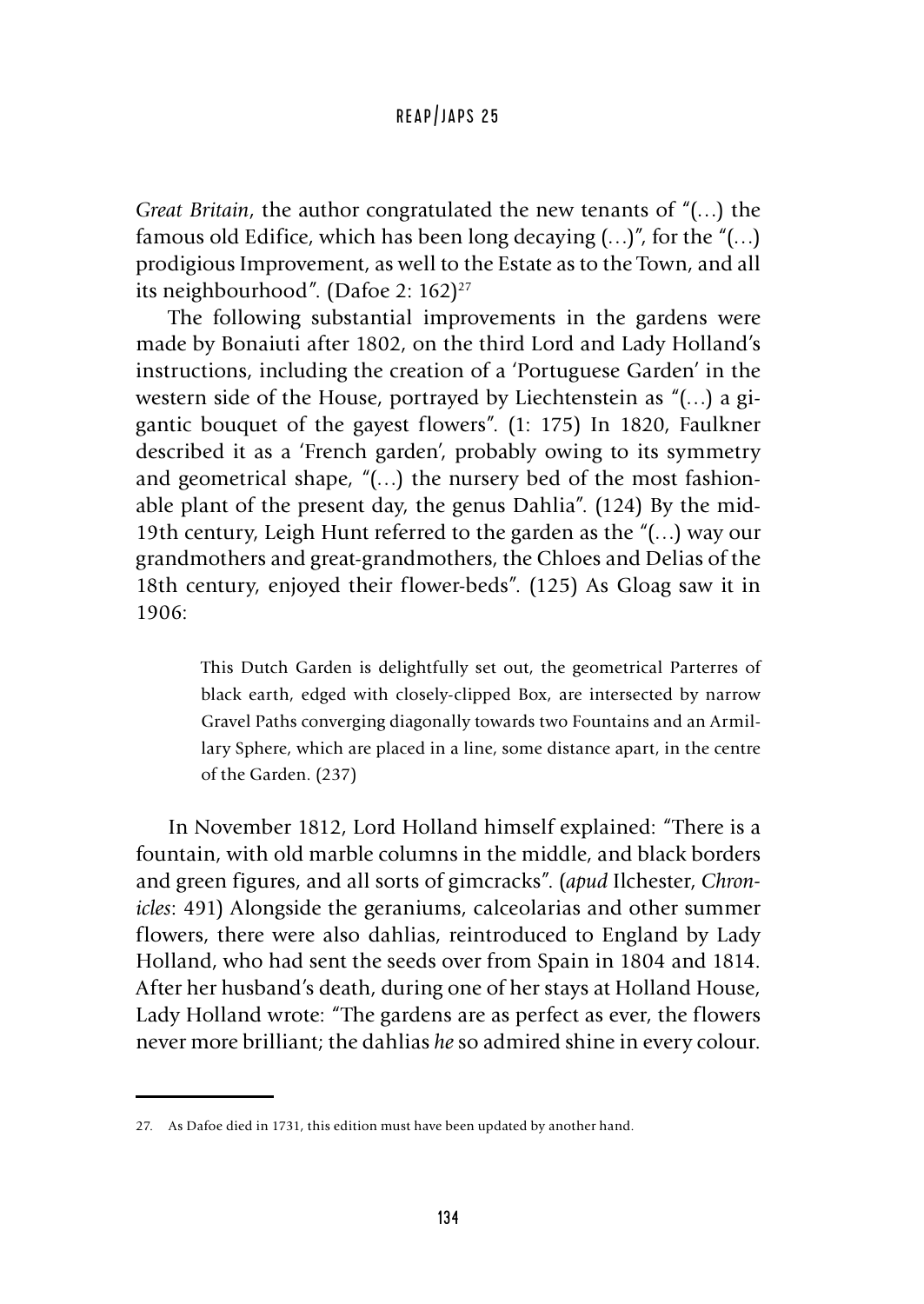It is quite heart breaking". (*apud* Ilchester, *Chronicles*: 294) During these moments of melancholy, Lady Holland must have recalled the lines her husband had written for her many years earlier:

> The Dahlia you brought to our isle, Your praises for ever shall speak, 'Mid gardens as sweet as your smile, And in colours as bright as your cheek. (Holland *apud* Ilchester, *Chronicles*: 491)

According to Marie Fox, who lived at Holland House until her marriage to Prince von Liechtenstein in 1872,

> (…) the Dutch (*quondam* Portuguese) Garden, laid out in that good old-fashioned way so rarely met with now. Flowers, surrounded with a framework of box-edging, form fitful patterns through which, turning from the House, we walk in zigzags. But there is a straight path for those who prefer it, which runs parallel with a high wall making an espalier. Towards the end of this garden is a kind of evergreen curtain formed by an arcade covered with ivy. Through this arcade we notice another flower garden (also Dutch), in which the Dahlia stands the monarch of all it survey. (1: 175)

Dahlias had first been introduced into England in 1789 by Lady Bute, whose husband, John Stuart (1744-1814), the future Marquess of Bute, was Minister at Madrid in 1783, but these failed. In 1803, the Dahlia coccinea was introduced in England by the Scottish traveller John Fraser (1750-1811), who established a nursery in Chelsea, but he was no more successful than his predecessor. In the Autumn 1804, Bonaiuti had managed to bring at least three varieties of dahlias to flower, whose seeds had been sent from Spain – though it seems these flowers did not survive for long.<sup>28</sup> According to Faulkner, while in Spain in 1803, the Hollands met the Spanish botanist Antonio

<sup>28.</sup> Cf. Hogg: 4-5.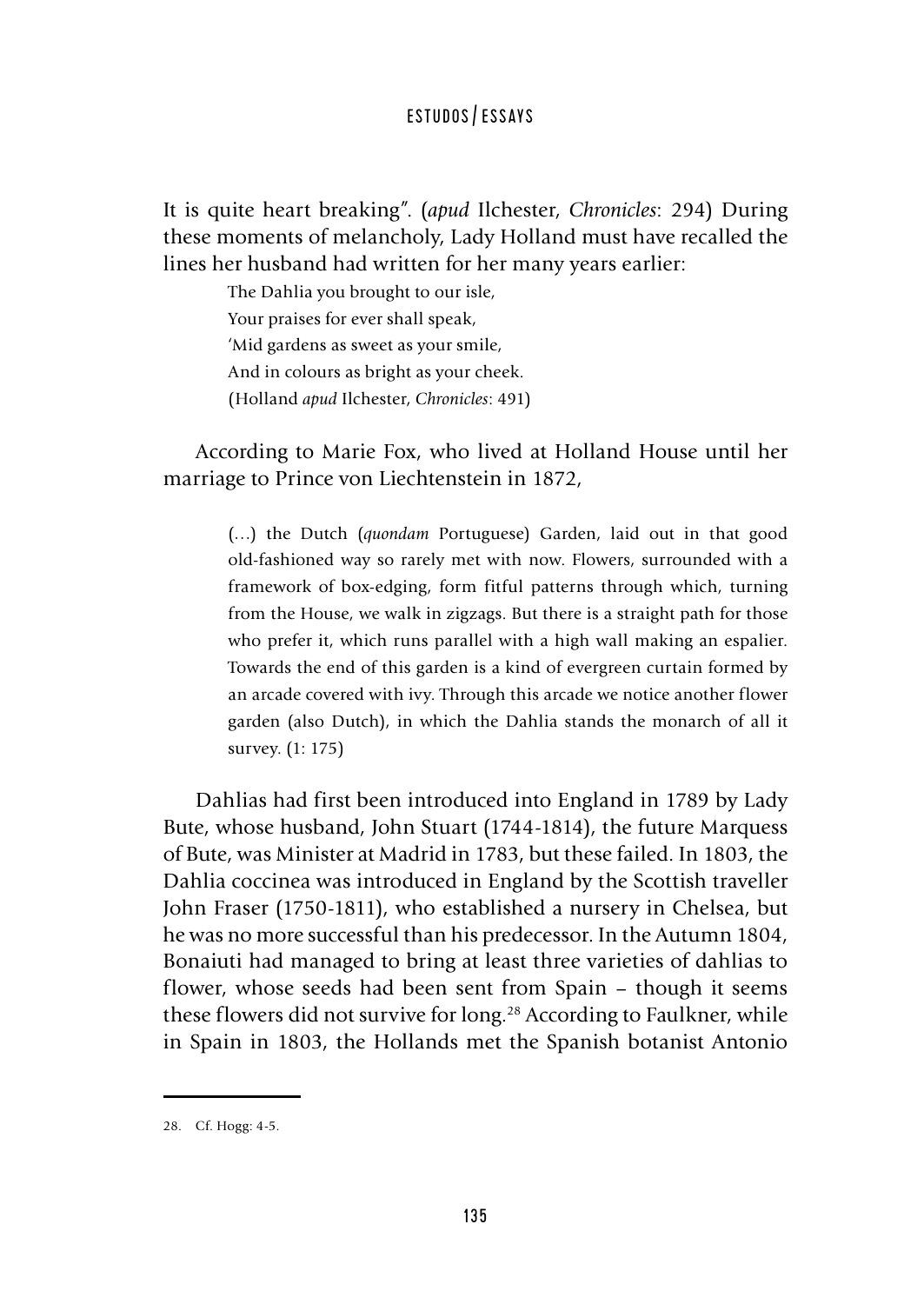José de Cavanilles (1745-1804), who procured exotic seeds for them. Although the seeds arrived at Holland House in May 1804, about the time Cavanilles died in Madrid, it was not until mid-September that the first flowers appeared. (124-25) One such dahlia, a purple one, the dwarf winged-leaved dahlia, was illustrated in the *Botanist's Repository*. <sup>29</sup> Lady Holland tried the experiment again in 1814, with seeds sent from Spain, this time more successfully, as when Jessie Macgregor published her *Gardens of Celebrities* in 1918, the dahlias "(…) still grows abundantly near 'Rogers' Seat', the famous alcove where the poet Rogers was wont to sit, which faces that bust of Napoleon, by Canova, that, ten years after Waterloo, Lord Holland put up on a pedestal in the 'Dutch' or 'West Garden.'" (224)

As earlier suggested, it was probably the polychromatic landscapes of Portugal that induced the Hollands to create a 'Portuguese Garden' at Holland House. Lady Holland's journals are filled with descriptions of flora, trees and shrubs as well as agricultural practices, an interest John Clarke describes as "(…) a very British fashion of the time". (10-11) On 16 December 1808, after crossing the Minho and entering Portugal, Lady Holland observed:

> For the first league the road lay through cultivated cheerful country, some olives, alcornoques, and woods of oaks. League 3 quarters begun ascending a terrible *Cuesta* or M.<sup>t</sup> view back upon the valley very pretty, diversified by white houses churches, very woody. At the summit one loses sight of the Miño. Bay trees, myrtles fragrant, box hedges. (…) *Sierra de Bruxas* or the M.<sup>t</sup> of Witches is well covered with wood. (BL, HHP, MSS Add. 51934, Lady Holland's Journals: 1808-1809, ff. 59r -59v , 16 December 1808)

Two days later, she wrote: "the approach to Oporto very handsome the Country houses are substantial & ornamented with gardens and pleasure houses." (BL, HHP, MSS Add. 51934, Lady Holland's

<sup>29.</sup> 'Plate CCCCLXXXIII: Dahlia pinnara nana. Dwarf winged-leaved Dahlia.' *Botanist's Repository: Comprising Colour'd Engravings of New and Rare Plants* 7: [n. p.]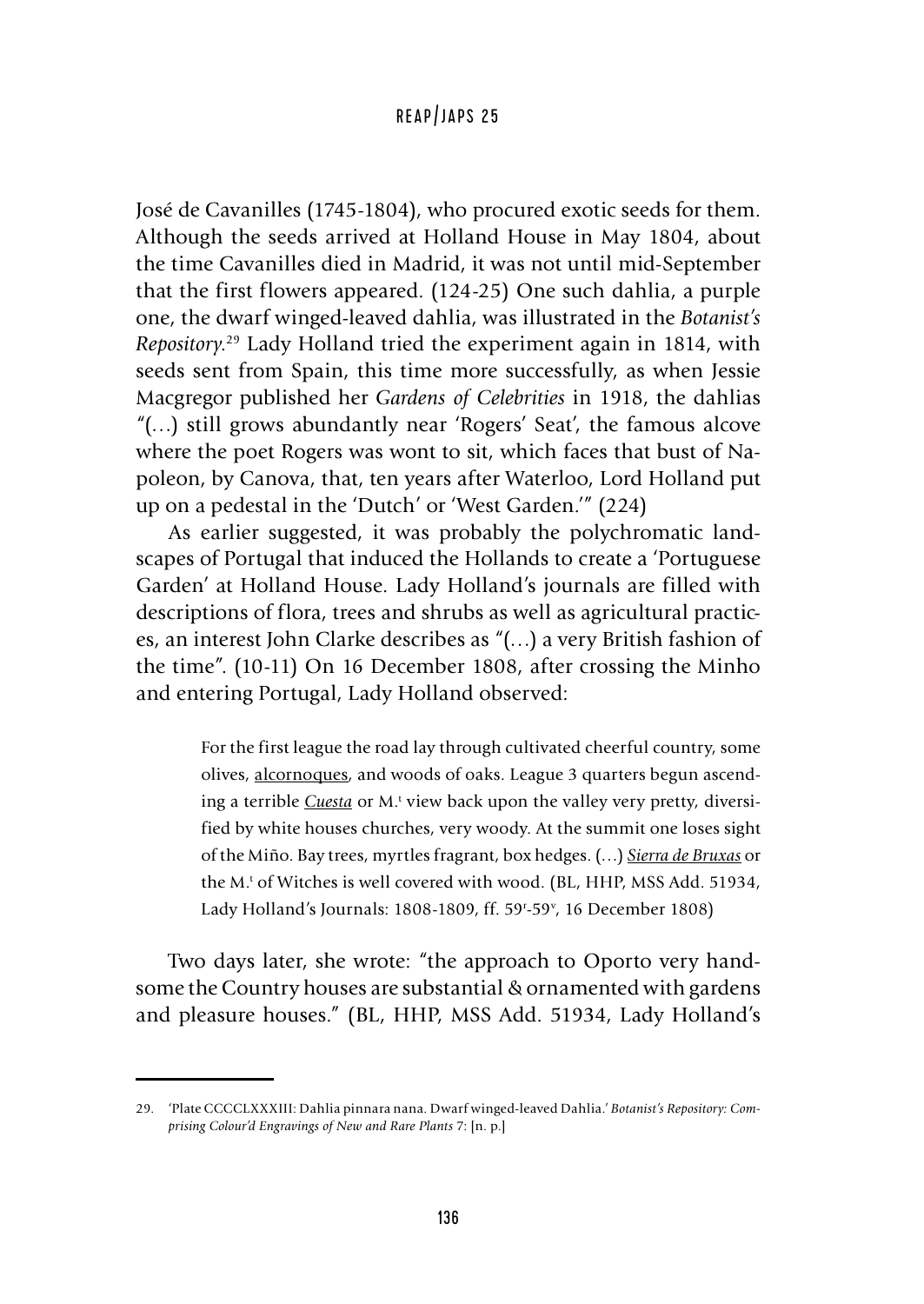

Dutch Garden, *c*.1874. *Liechtenstein* 1: 175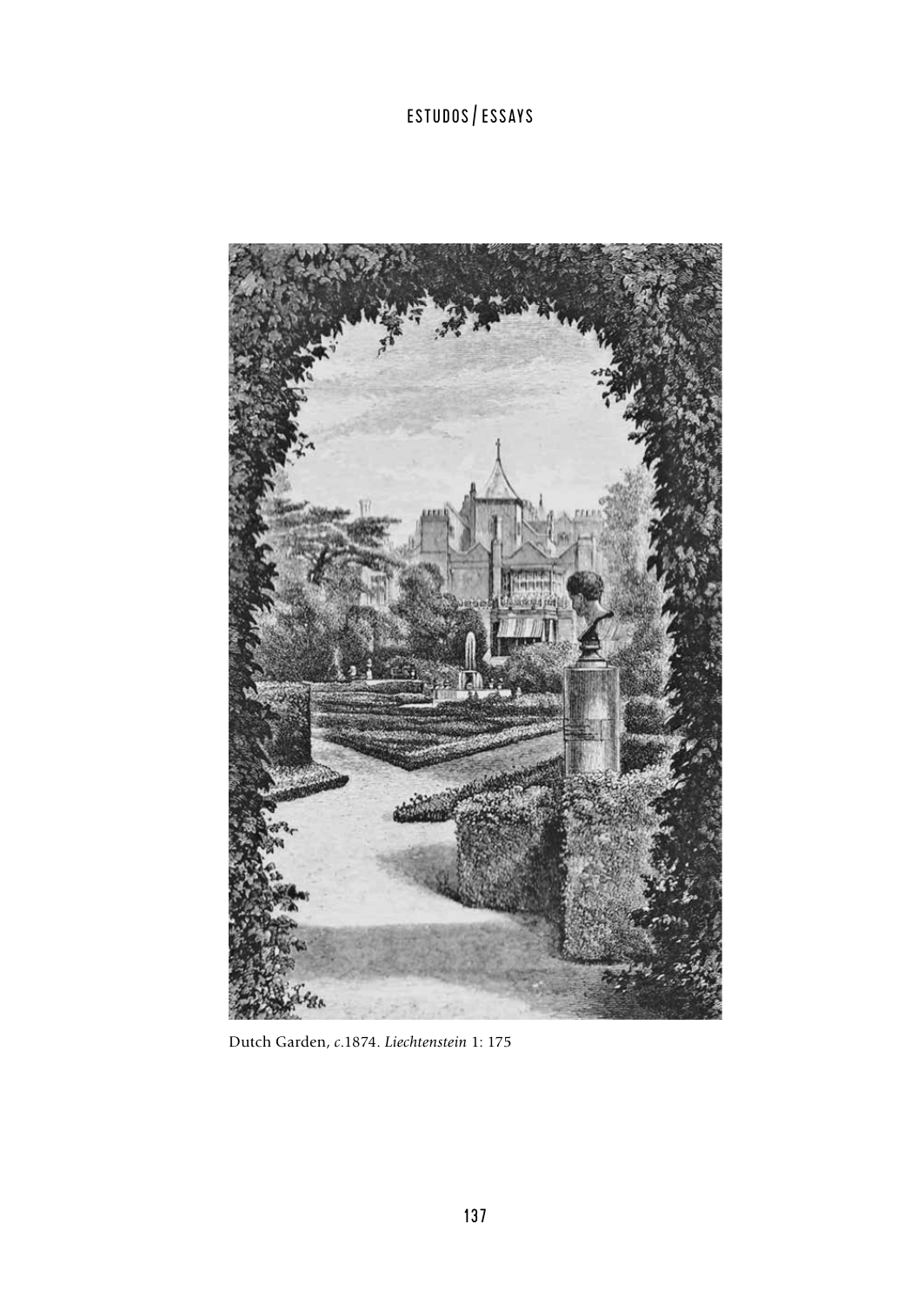Journals: 1808-1809, f. 65<sup>v</sup>, 18 December 1808) While at Oporto, she described "(…) the Quintas with Orange & Lemon Trees are charmingly situated – one very handsome belongs to the Secretary of the Regency at Lisbon, a Fidalgo & man of parts." On the opposite bank of the Douro, she admired the Augustinian Monastery of Serra do Pilar: "Their Quinta is extensive & ornamented with a Mirador or Summer house, and gardens hanging down the steep declivity of the m.t to the River." (BL, HHP, MSS Add. 51934, Lady Holland's Journals: 1808-1809, f. 67r , 20 December 1808) On their way to Lisbon, on 22 December, the Hollands stopped at the Monastery of Grijó, where Lady Holland was delighted with the cloisters and the 'très riant' environs, "the Quinta is filled with large orange & lemon trees  $\&$  has good gravel walks – a large Cenador<sup>30</sup> a pretty building in one part, & another ornamental building with a billiard table." (BL, HHP, MSS Add. 51934, Lady Holland's Journals: 1808-1809, ff. 71<sup>.</sup>-71<sup>,</sup>, 23 December 1808) At Coimbra, Lady and Lord Holland visited the charming *Quinta das Lágrimas* where they could observe "(…) three large spreading beautiful red Cedars  $(...)$ " and " $(...)$ " a spring which runs through a small channel into a fountain just in that spot tradition says poor Ignez was murdered." (BL, HHP, MSS Add. 51934, Lady Holland's Journals: 1808-1809, f. 78<sup>v</sup>, 27 December 1808)

While at Lisbon, on 6 January 1809, Lady Holland and Mr Allen visited the Royal Botanical Garden of Ajuda, (BL, HHP, MSS Add. 51935, Lady Holland's Journals: 1809, f. 3<sup>v</sup>, 6 January 1809) established in the early years of the reign of Dona Maria I and placed under the direction of the Italian naturalist Domenico Vandelli.<sup>31</sup> The original project, probably by Vandelli, appears to have been conceived under Pombal, but the Minister was dismissed before he could see it finished.32 On 17 January, Lady Holland wrote: "I walked

<sup>30.</sup> *Cenador* (Sp., Port.: *caramanchão*), space commonly round in the gardens, made of wood or iron stacks, covered with plants; summer-house made of lattice-work.

<sup>31.</sup> Domenico Agostino Vandelli (1735-1816), Italian naturalist, the son of Jeronymo Vandelli, he made most of his career in Portugal, where he came about 1765 at Pombal's invitation to teach philosophy at the University of Coimbra.

<sup>32.</sup> Cf. Barbosa: 220-222; *A Handbook for Travellers in Portugal* 1: 397.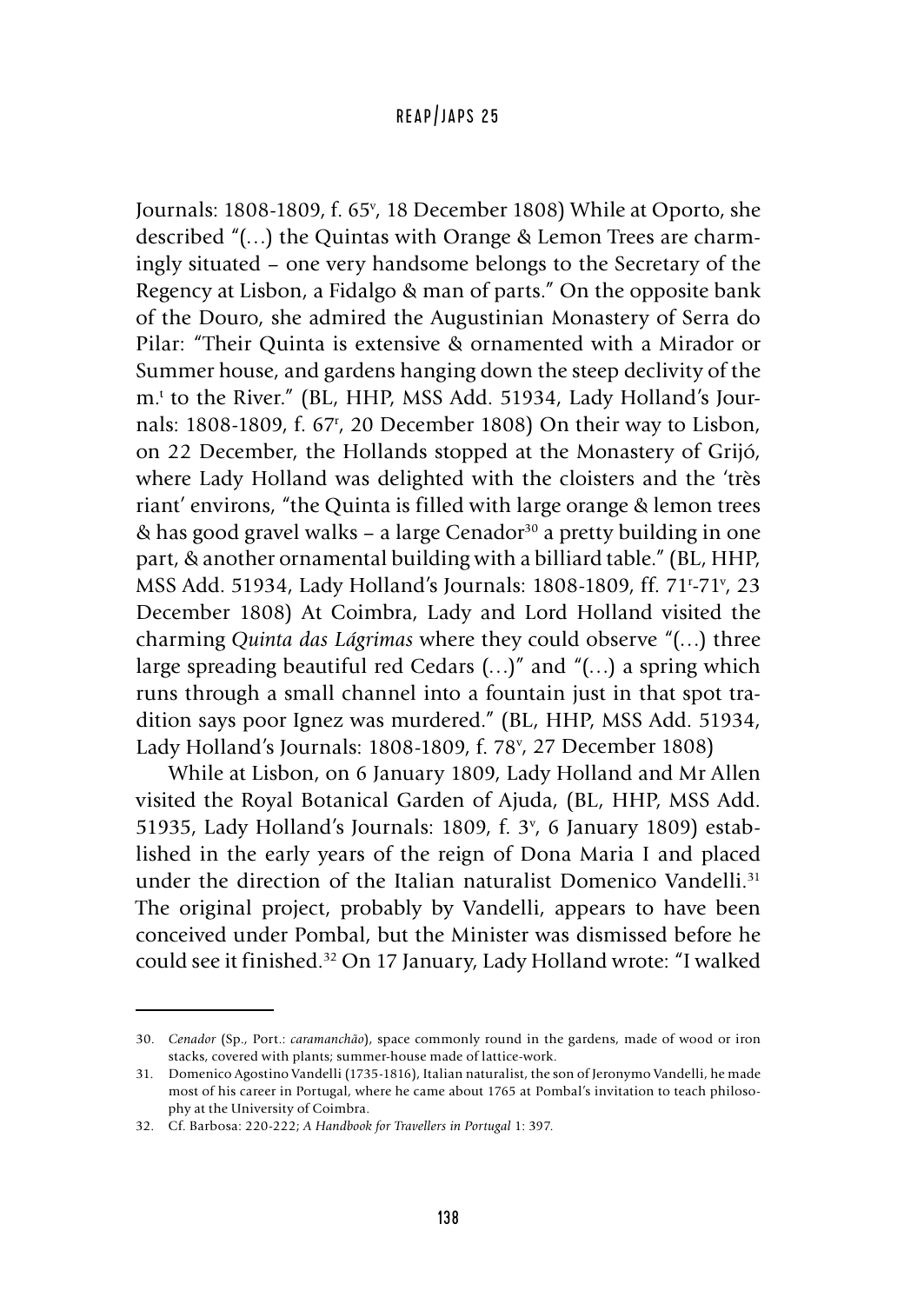the other morning in Debisme's gardens at Bemfica." (BL, HHP, MSS Add. 51935, Lady Holland's Journals: 1809, f. 11r , 17 January 1809) Gerard de Visme (1726-1797) was a wealthy French businessman established at Lisbon for forty years where he made a large fortune. He was the son of a French Huguenot exiled in Britain and a younger brother of the diplomat Louis de Visme (1720-1796). Gerard was the owner of a fine property and mansion at São Domingos de Benfica, now in the outskirts of Lisbon, near the Palace of the Marquês de Fronteira and worth £30,000 in 1790.<sup>33</sup> According to William Beckford, who travelled in Portugal in 1787, the gardens as "(…) eclipses our Clapham and Islington villas in all the attractions of leaden statues, Chinese temples, serpentine rivers, and dusty hermitages". (2: 98)

On 21 January, the Hollands crossed the Tagus to Aldeia Galega on their way to Seville. Although it was winter, Lady Holland was delighted at the sight of the "(…) many varieties of the Erica, the cists, & innumerable bulbous plants, Myrtles, Junipers the dwarf or creeping oak, Spanish broom & a shrub which seemed to me not unlike azaleas  $(...)$ ", though admitting " $(...)$  I have no knowledge whatever upon the subject, many of these were in flower & the colors were very pleasing." (BL, HHP, MSS Add. 51935, Lady Holland's Journals: 1809, f. 17r , 22 January 1809) On 5 July 1809, the Hollands were back to Portugal on their way to Lisbon to embark for England. Lady Holland praised "The country just about Elvas (…)", which she described as "(…) exceedingly beautiful & cheerful; the fresh green mixed with olives, the vines, Quintas, aqueducts, fountains. Large tanks for watering altogether remarkably pleasing." (BL, HHP, MSS Add. 51937, Lady Holland's Journals: 1809, f. 51r , 6 July 1809) A few miles ahead, she admired "(…) the foliage of the trees this season is very luxuriant – flowers of every sort & variety in great abundance,

<sup>33.</sup> De Visme's property at Benfica was later acquired by D. Pedro de Lencastre da Silveira Castelo Branco Sá e Menezes (1771-1828), 3rd Marquês de Abrantes, whose heir sold it to the Infanta D. Isabel Maria in 1834. The Palace, situated at the Largo de São Domigos de Benfica, was built under the direction of the Architect Inácio de Oliveira Bernardes (1697-1781). (Proença 1: 435-44; Ferreira 103)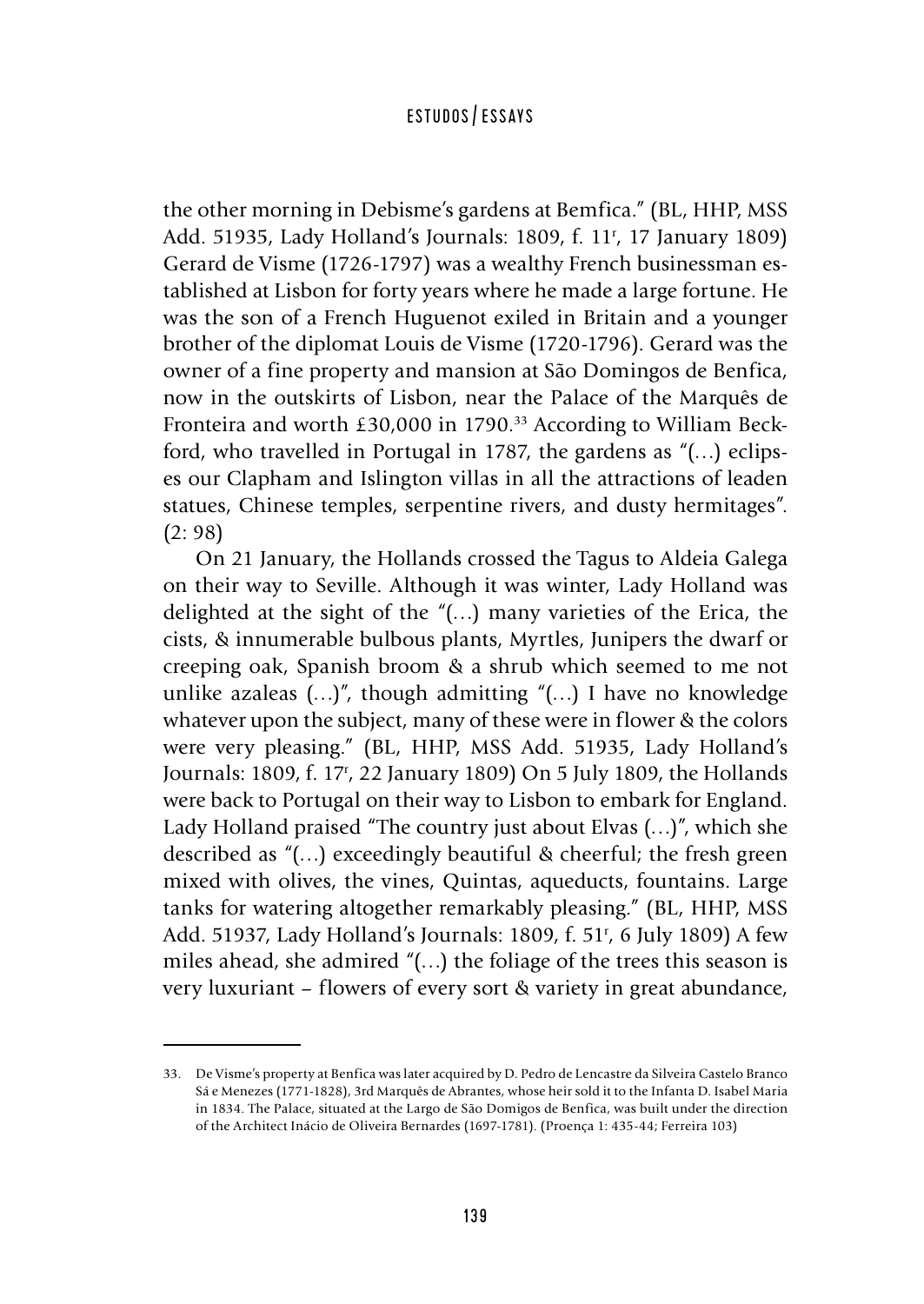shrubs in flower very beautiful." (BL, HHP, MSS Add. 51937, Lady Holland's Journals: 1809, f. 54r , 8 July 1809) At *Quinta da Bacalhoa*, the Renaissance village at Azeitão were they spent the night of 12 July, Lady Holland described:

> (…) the garden is very much ornamented, in the center opposite the back front of the House, there is a large Pantano<sup>34</sup> with a Pavilion in the Center to which we go by a causeway, the water is clear & has a number of gold & silver fish in it, the remainder of the garden consists of ornamented platforms, terraces, statues &c – & below a large orange ground. (BL, HHP, MSS Add. 51937, Lady Holland's Journals: 1809, f. 66r , 12 July 1809)

Although the first reference to a 'Portuguese Garden' dates from 1812, Bonaiuti had already been working in the gardens for the last ten years.35 He was in charge of the House and gardens during the Hollands' absence in the Peninsula from 8 July 1802 to 6 May 1805, and again between 9 October 1808 and 10 August 1809.<sup>36</sup> While his employers were abroad, Bonaiuti took his instructions from Lady Caroline Fox, who may well have suggested the name 'Portuguese' for the garden. Although there is no evidence that Caroline Fox ever spoke or wrote in Portuguese, she maintained a regular correspondence with her 'Little Brother', as she used to call Lord Holland, while he was in Spain and Portugal. A few years later, in the mid-1830s, Caroline Fox formed a literary society at Little Holland House, a group of women of literary and historical interests, including Maria Callcott (1785-1842), tutor to the Infanta D. Maria da Glória for a short time in 1824, Mary Russell Mitford (1787-1855), Caroline Norton (1808-1847) and her sister Helen Blackwood (1807-1867). They had in common a keen interest in Portuguese culture and literature and, except for Caroline Fox, who never published, and Helen

<sup>34.</sup> *Pântano* (Port.), swamp, probably she meant the tank in the garden.

<sup>35.</sup> Cf. Ilchester, *The Home of the Hollands*: 190.

<sup>36.</sup> Cf. BL, HHP, MSS Add. 51950, Dinner Books: 1799-1806, f. 97r , Thursday, 8 July 1802; E. Holland, *The Spanish Journal*: 187, 202, 371.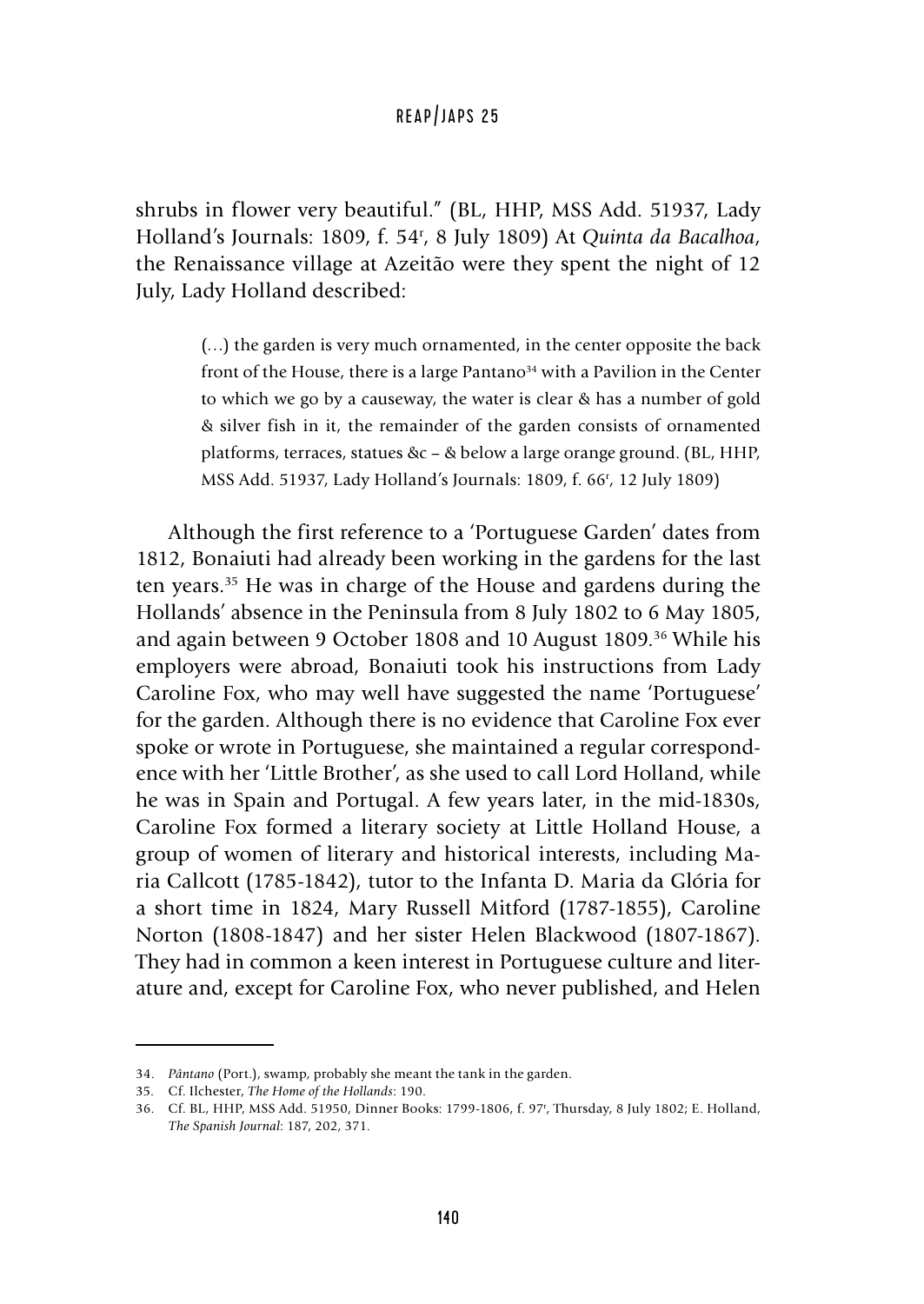

Tile panels in Holland Park / Fotog. Tim Knox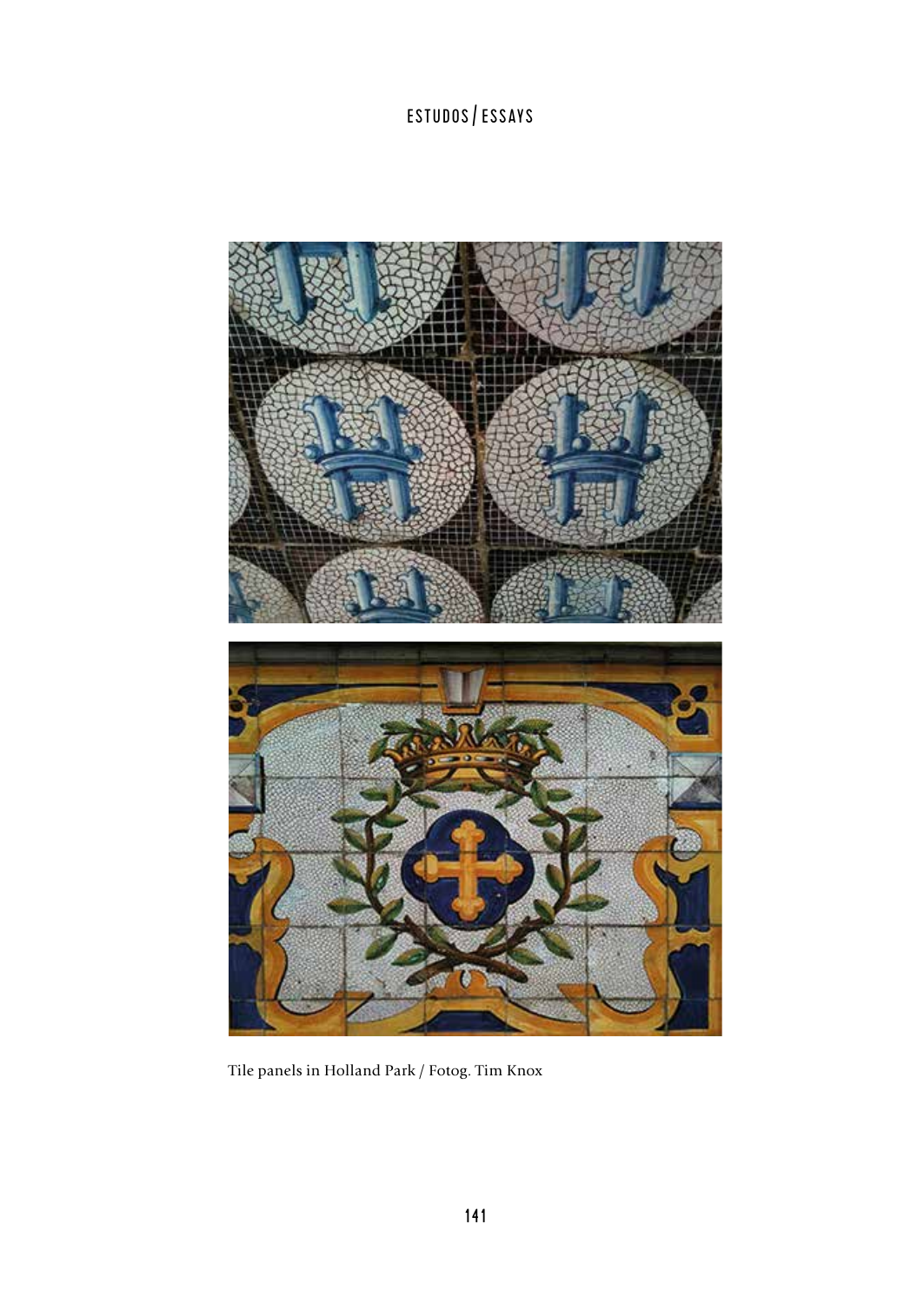Blackwood, all members of this lusophile circle of women published works related to Portugal.

The freehold of the farm premises known as Little Holland House, in Kensington, had been purchased by Stephen Fox, second Lord Holland, from a Mr. Bowles in 1774, and subsequently became the home of Caroline Fox.<sup>37</sup> A century later, in 1875, when Lord Ilchester took possession of the property, Little Holland House was sold and then demolished to allow the construction of Melbury Road. The first house to be built in the grounds was that of George Frederic Watts, the famous English Victorian painter and sculptor who had been tenant of Little Holland House for many years. The place was described by Sir Sidney Colvin as "(…) the joint home of the painter George Frederic Watts and the old friends, the Thoby Prinseps, with whom he was domesticated". (90)

Another aspect worth mentioning here, is the several panel tiles in Holland Park and their possible Portuguese influence – if not origin. As earlier noted, the fact that the 'Portuguese Garden' was renamed 'Dutch' at some point, may have been due to the Hollands' increasing interest for the new Kingdom of Netherlands from 1815. This theory gains plausibility from the tiled floors Lord Holland introduced on the East side of the House, converted into a new Entrance Hall by the fourth Lord Holland in 1848 and described by Liechtenstein as Italian.<sup>38</sup> It is possible, however, that the tiles were really Dutch, not least because a picture of a chained black dog and inscription in the East front of the House, based on a well-known mosaic at Pompeii, was reproduced on a Dutch tile installed at Little Holland House in 1828.39 Unfortunately, while Little Holland House was demolished, Holland House was destroyed by German bombs in 1941, and these panels may not have survived.

When asked whether the colourful ceramic tiles, which still survive in the niches in the outer terraces at Holland House Park and

<sup>37.</sup> Cf. Ilchester, *The Home of the Hollands:* 92.

<sup>38.</sup> Cf. Liechtenstein 1: 205.

<sup>39.</sup> Cf. Ilchester, *Chronicles*: 453.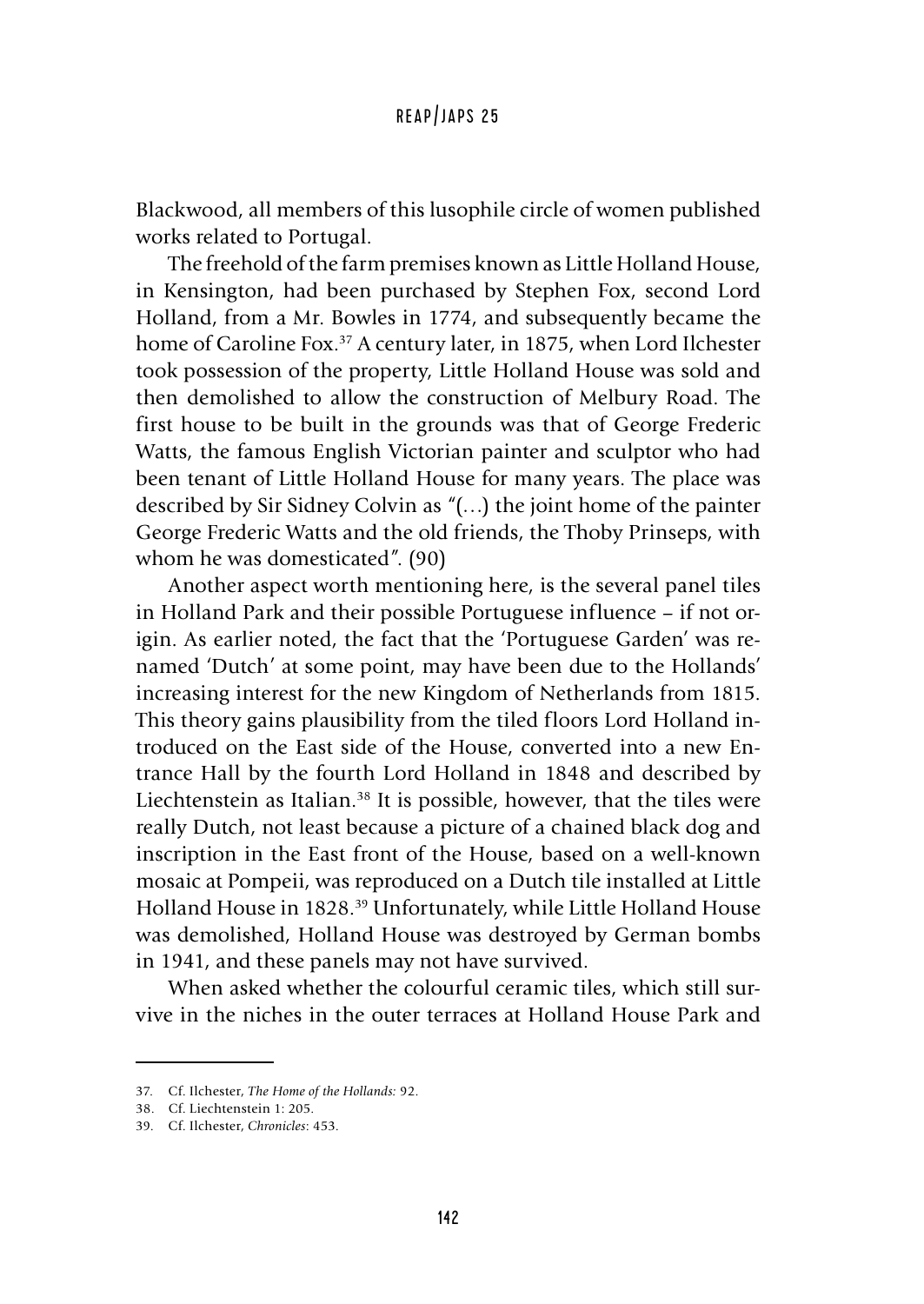restored at the end of the 1980's by Clare Spicer, could have been made in Portugal, Dr João Pedro Monteiro of the Portuguese *Museu Nacional do Azulejo* ('National Museum of Tiles') is adamant that the sizes and colours indicate that they were probably made in Holland – certainly not in Portugal.<sup>40</sup> It is possible, however, that some of the original drawings for these panels, prepared under the Hollands' instructions, reflected their memories of their time in Portugal many years earlier. They had certainly been impressed and, after visiting the cloister of Oporto Cathedral, Lady Holland had described it as "(…) very beautiful & quite in the Moorish style of architecture, the walls are covered with glazed coloured tiles, the first I have seen in the north of Portugal." (BL, HHP, MSS Add. 51934, Lady Holland's Journals: 1808-1809, f. 68<sup>v</sup>, 21 Dec. 1808) Although Lady Holland did not mention it, she certainly noticed the fine tile panels at the *Quinta da Bacalhoa*.

# Works Cited

#### **1. Manuscripts**

- British Library, Holland House Papers, MSS Add. 51861, Lord Holland's Travel Journals: 1809.
- BL, HHP, MSS Add. 51618, Lord Holland to Jovellanos, f. 3<sup>r</sup>, 12 Sept. 1808.
- BL, HHP, MSS Add. 51737, Lord Holland to Caroline Fox, f. 133<sup>r</sup>, Dec.<sup>r</sup> 2.<sup>d</sup> [1804].
- BL, HHP, MSS Add. 51934-35, Lady Holland's Journals: 1808-1809.
- BL, HHP, MSS Add. 51937, Lady Holland's Journals: 1809.
- BL, HHP, MSS Add. 51950, Dinner Books: 1799-1806, f. 97r , Thursday, 8 July 1802.

#### **2. Printed Sources**

Alonso, Manuel Moreno. "Principios políticos y razones personales para la reforma del estado en España (1805-1840): (De la correspondencia inédita

<sup>40.</sup> We are indebted to Timothy Knox, Director of The Fitzwilliam Museum, Cambridge, for kindly supplying us with a few fine photos of the panels of his authorship, and to Architect Ernesto Martins, who kindly contacted Dr João Pedro Monteiro on our behalf.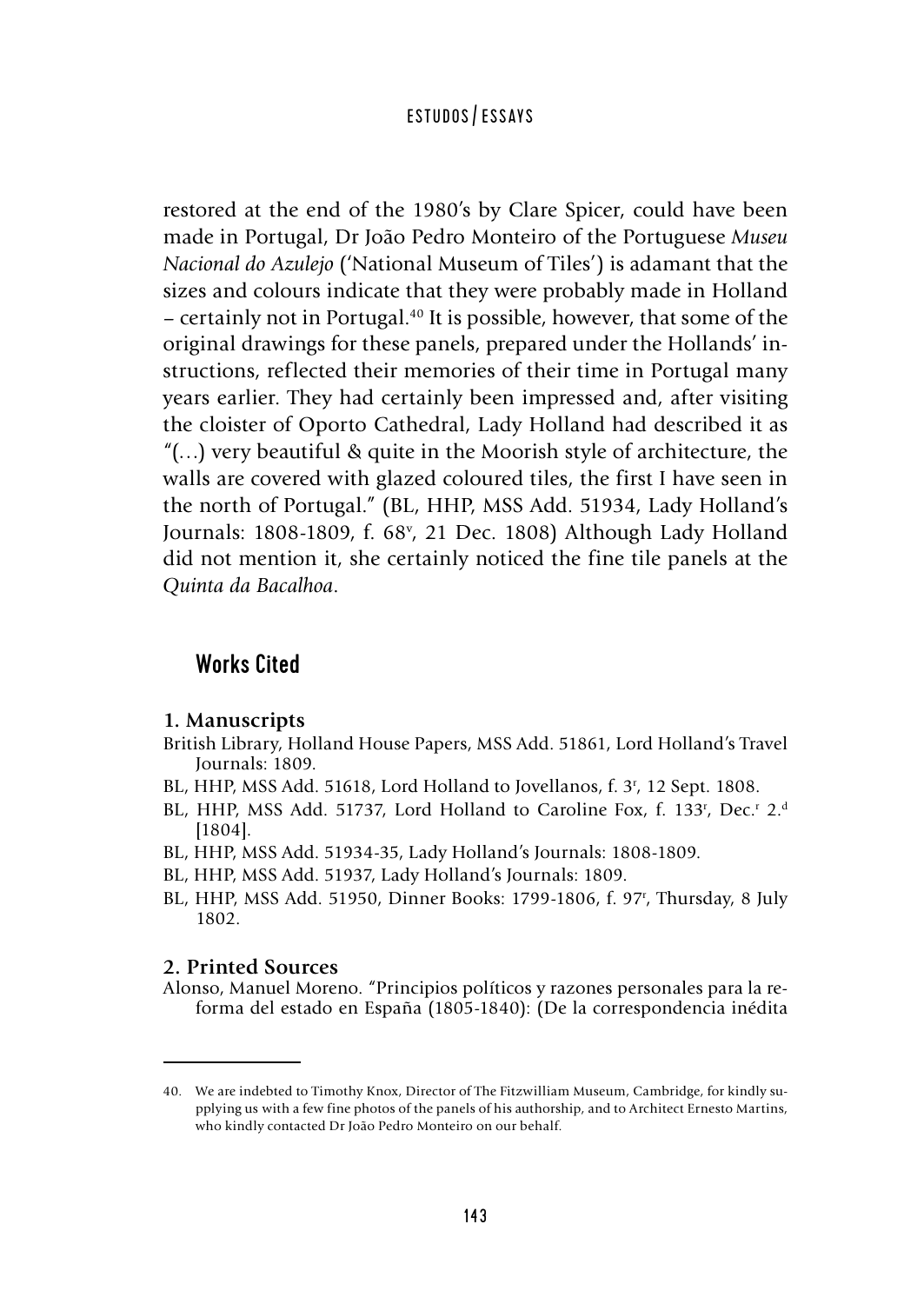de M. J. Quintana con Lord Holland)." *Revista de estudios políticos* 70 (Oct.- -Dic. 1990): 289-338.

- Andrews, Henry, *Botanist's Repository: Comprising Colour'd Engravings of New and Rare Plants (…)*. 10 vols. London: Printed by T. Bensley, and published by the author (…), 1797-[1815].
- Aubrey, John, *Miscellanies: Upon Various Subjects*. New ed. London: Printed for W. Ottridge, 1784.
- Barbosa, Inácio de Vilhena. "Jardim Botanico da Ajuda." *Archivo Pittoresco: Semanario Illustrado* 5: 28 (1862): 220-222.
- Beckford, William. *Italy: With Sketches of Spain and Portugal*. 2 vols. London: Richard Bentley, 1834.
- Bowack, John. *The Antiquities of Middlesex; Being a Collection of the Several Church Monuments in that County: Also an Historical Account of Each Church and Parish (…).* London: S. Keble, 1705.
- Byron, George. *English Bards, and Scotch Reviewers: A Satire*. 2nd ed. London: Printed for James Cawthorn, 1809.
- Clarke, John. "Preface." *Três Diários de Viagem em Portugal em 1808-1809*. Ed. José Baptista de Sousa. Lisboa: CETAPS/Caleidoscópio, 2011. 9-16
- Colvin, Sidney. *Memories and Notes of Persons & Places 1852-1912*. New York: Charles Scribner's, 1921.
- Dafoe, Daniel. *A Tour Thro' the Whole Island of Great Britain: Divided into Circuits or Journeys. Giving a Particular and Entertaining Account of Whatever is Curious and Worth Observation (…).* 4th ed. 4 vols. London: Printed for S. Birt, T. Osborn, D. Browne, J. Hodges (…), 1748.
- Faulkner, Thomas. *History and Antiquities of Kensington: Interspersed with Biographical Anecdotes of Royal and Distinguished Personages (…).* London: Printed by D. Jacques, Chelsea, for T. Egerton, Whitehall (…), 1820.
- Ferreira, Jorge M. Rodrigues. *São Domingos de Benfica: Roteiro*. [2.ª ed.]. Lisboa: Junta de Freguesia de São Domingos de Benfica, 1991.
- Gloag, M. R.. *A Book of English Gardens*. London: Methuen & Co., 1806.
- Greville, Charles. *The Greville Memoirs: a Journal of the Reigns of King George IV and King William IV*. 3 vols. London: Longmans, Green, and Co., 1875.
- *A Handbook for Travellers in Portugal: With a Travelling Map*. 2nd ed. London: John Murray, 1856.
- Hogg, Robert. *The Dahlia: Its History and Cultivation, With Description of All the Best Shown Flowers*. London: Groombridge and Sons, 1853.
- Holland, Elizabeth Vassall, 3rd Baroness of. *The Spanish Journal of Elizabeth Lady Holland*. London: Longmans, Green and Co., 1910.
- Holland, Henry Richard Vassall Fox, 3rd Baron of. *Foreign Reminiscences*. London: Longman, Brown, Green, and Longmans, 1850.
- Holland, Henry Richard Vassall Fox, 3rd Baron of, and Gaspar Melchor de Jovellanos. *Cartas de Jovellanos y Lord Vassall Holland sobre la guerra de la independencia (1808-1811)*. 2 vols. Madrid: Imprenta de los Hijos de Gómez